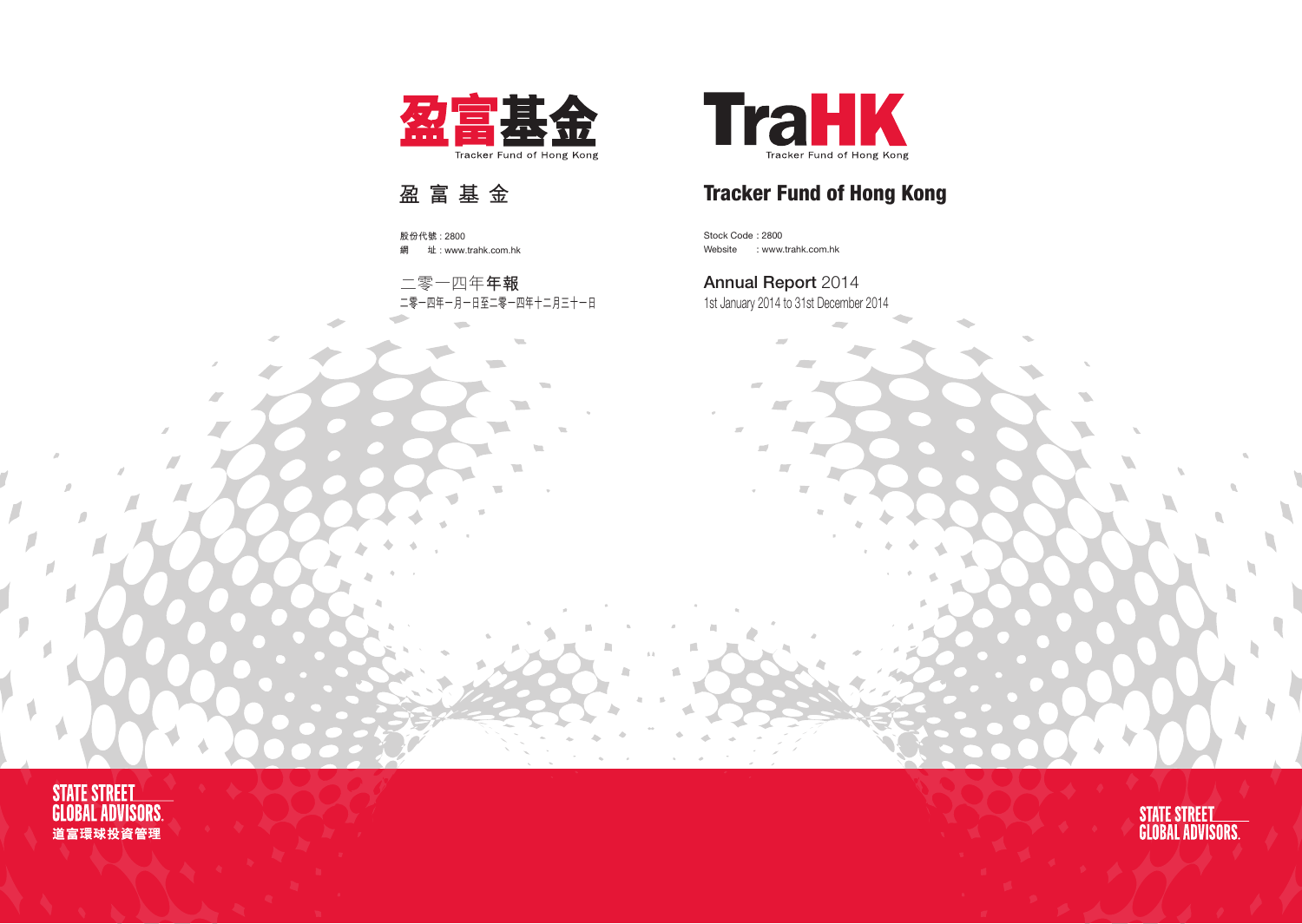# **Contents**

| Statement of Responsibilities of the Manager and the Trustee                   | $\overline{2}$ |
|--------------------------------------------------------------------------------|----------------|
| Report of the Trustee to the Unitholders                                       | 3              |
| Independent Auditor's Report                                                   | $\overline{4}$ |
| Statement of Net Assets                                                        | 6              |
| Statement of Comprehensive Income                                              | 7              |
| Statement of Changes in Net Assets Attributable to Holders of Redeemable Units | 8              |
| Statement of Cash Flows                                                        | 9              |
| Notes to the Financial Statements                                              | 10             |
| Investment Portfolio (Unaudited)                                               | 27             |
| Statement of Movements in Investment Portfolio (Unaudited)                     | 29             |
| Performance Record (Unaudited)                                                 | 31             |
| Administration and Management                                                  | 32             |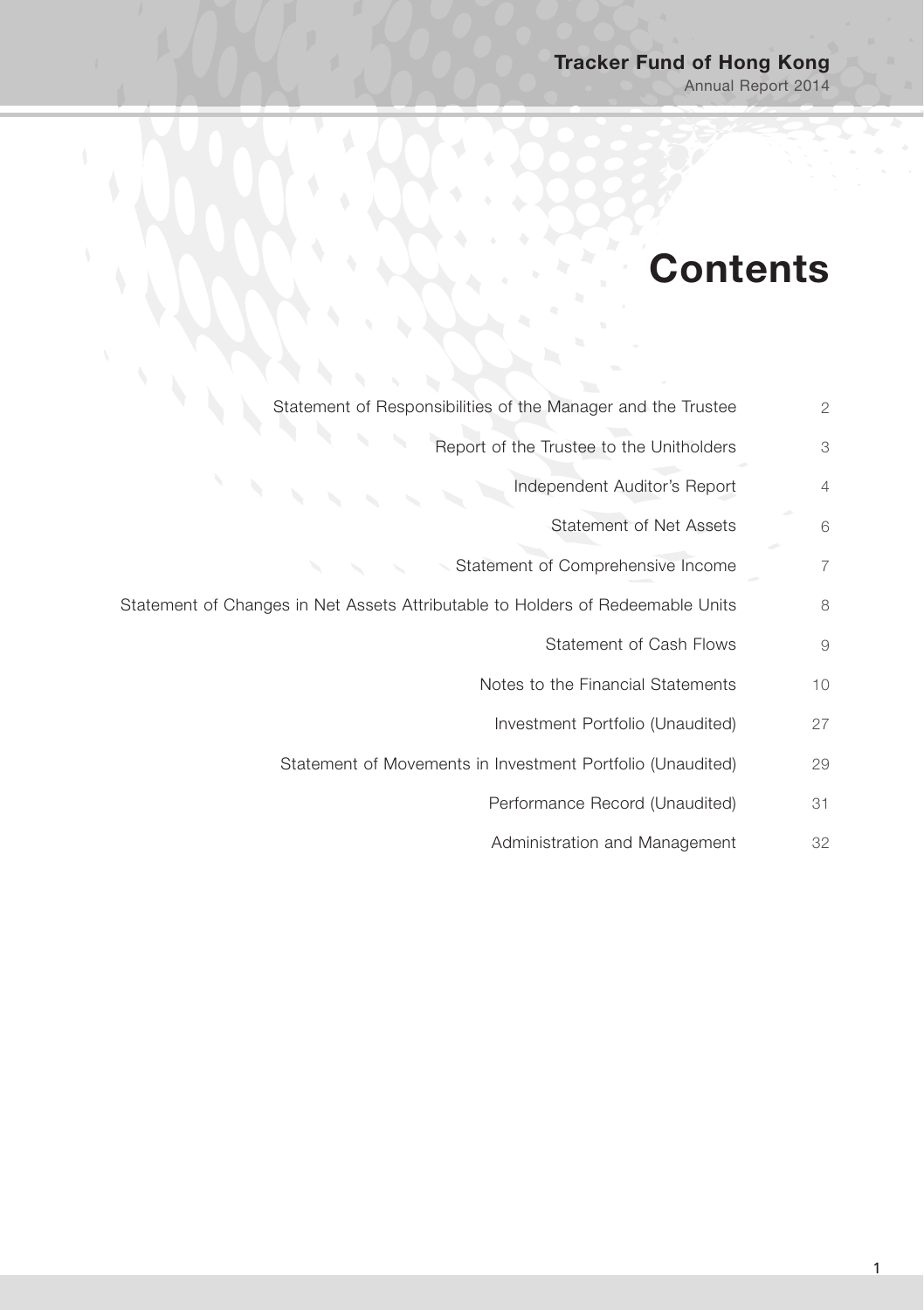# **STATEMENT OF RESPONSIBILITIES OF THE MANAGER AND THE TRUSTEE**

#### **Manager's responsibilities**

The Manager of Tracker Fund of Hong Kong (the "Fund") is required by the Code on Unit Trusts and Mutual Funds established by the Securities and Futures Commission of Hong Kong (the "SFC Code") and the Trust Deed dated 23rd October 1999 (the "Trust Deed") to prepare financial statements for each annual accounting year which give a true and fair view of the financial position of the Fund at the end of that year and of the transactions for the year then ended. In respect of these financial statements the Manager is required to:

- select suitable accounting policies and then apply them consistently;
- make judgments and estimates that are prudent and reasonable; and
- prepare or arrange for the preparation of the financial statements on the basis that the Fund will continue in operation unless it is inappropriate to presume this.

The Manager is also required to manage the Fund in accordance with the Trust Deed and take reasonable steps for the prevention and detection of fraud and other irregularities.

#### **Trustee's responsibilities**

The Trustee of the Fund is required to:

- take reasonable care to ensure that the Fund is managed by the Manager in accordance with the Trust Deed and that the investment and borrowing powers are complied with;
- satisfy itself that accounting and other related records have been maintained;
- safeguard the property of the Fund and rights attaching thereto; and
- report to the Unitholders for each annual accounting year on the conduct of the Manager in the management of the Fund.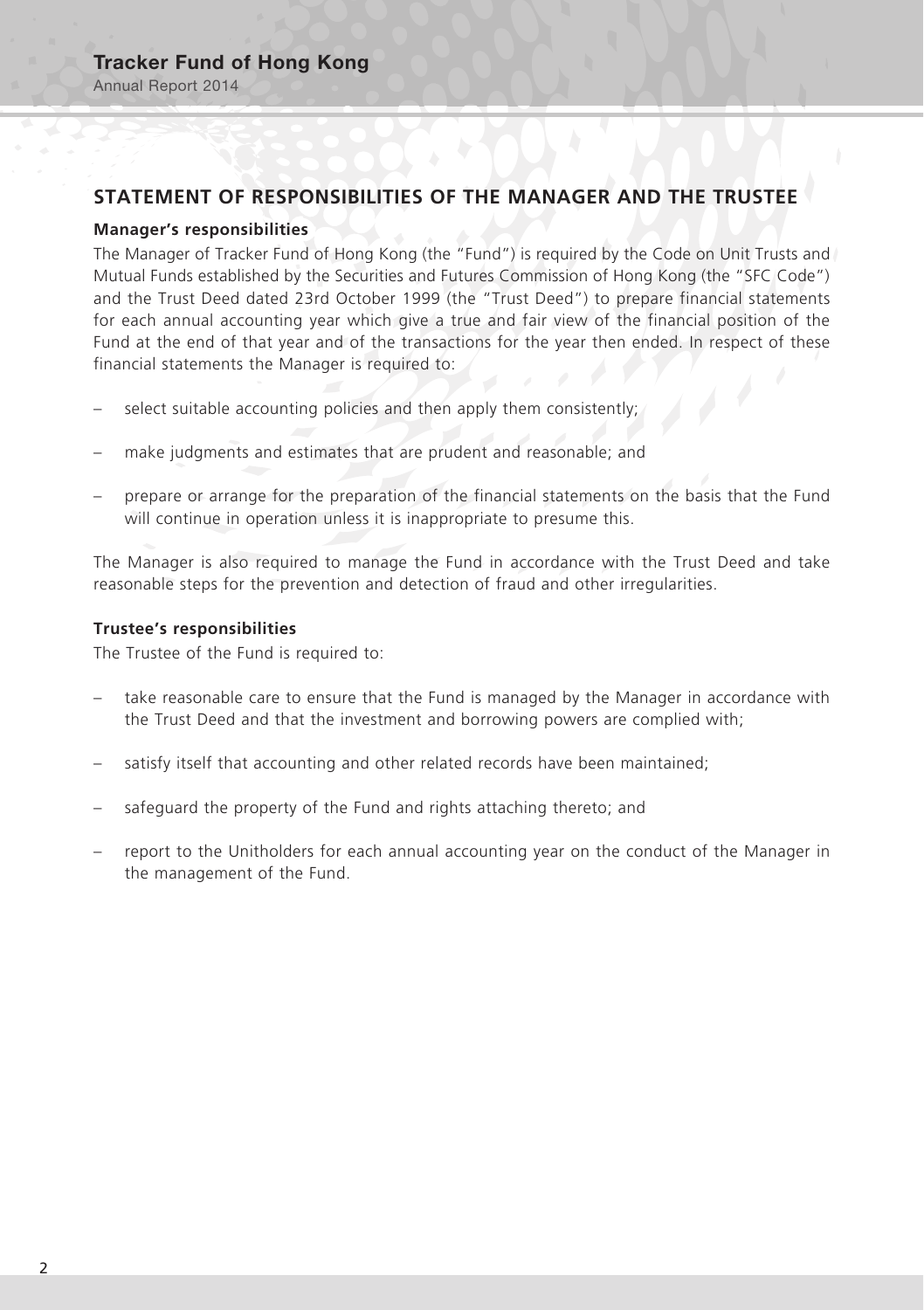# **REPORT OF THE TRUSTEE TO THE UNITHOLDERS OF TRACKER FUND OF HONG KONG**

We hereby confirm that, in our opinion, the Manager has, in all material respects, managed the Fund in accordance with the provisions of the Trust Deed dated 23rd October, 1999 for the year ended 31st December 2014. While the Manager did not have processes for the entire relevant period for cash management that fully contemplated the interest rate environment, in November 2014 it introduced a cash management policy. The Trustee does not believe that this has a material impact on the Fund.

**For and on behalf of State Street Bank and Trust Company, the Trustee**

(authorized signature(s)) 24th April 2015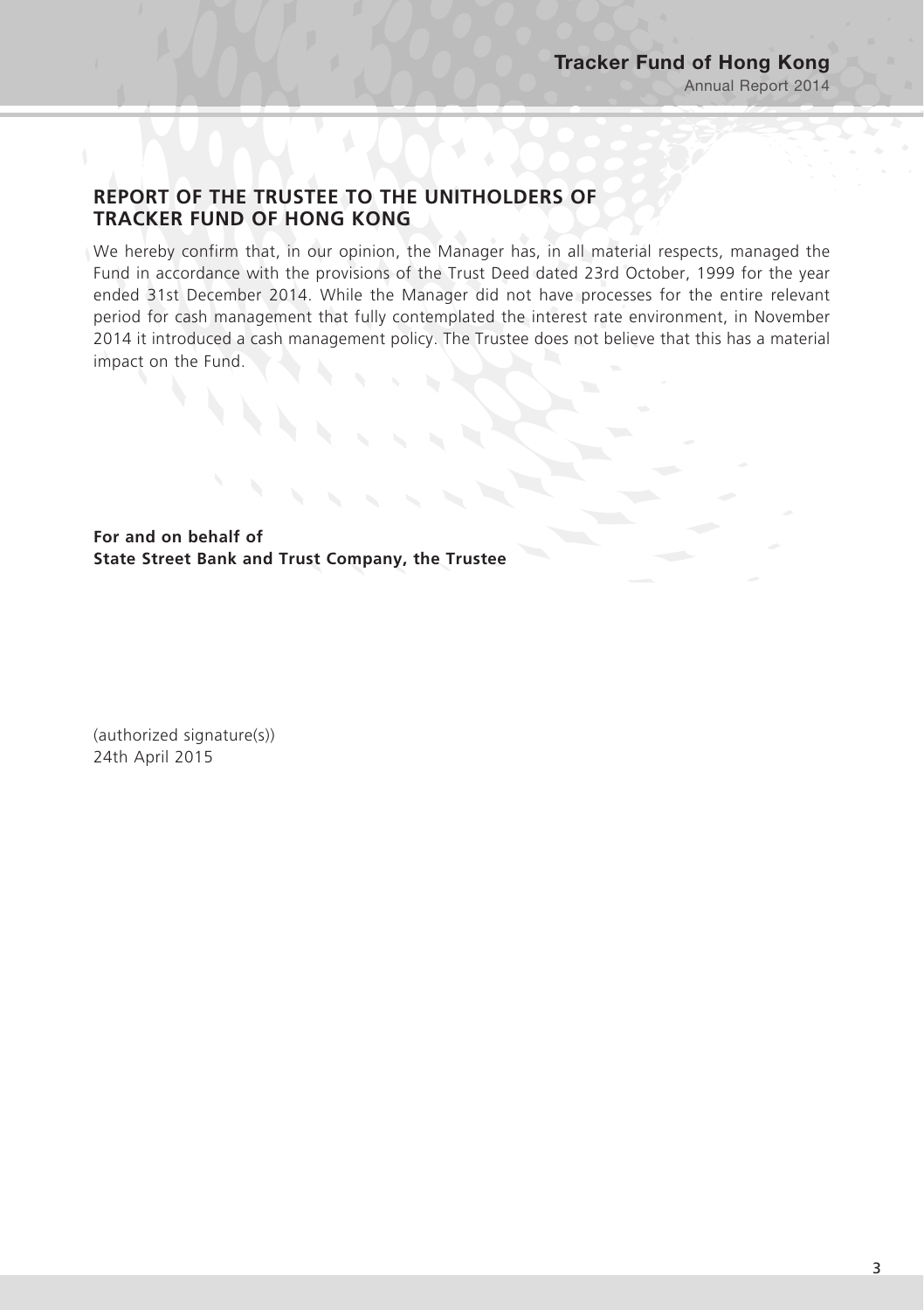### **INDEPENDENT AUDITOR'S REPORT**

TO THE UNITHOLDERS OF TRACKER FUND OF HONG KONG (THE "FUND")

#### **Report on the Financial Statements**

We have audited the financial statements of the Fund set out on pages 6 to 26, which comprise the Statement of Net Assets as at 31st December 2014, and the Statement of Comprehensive Income, Statement of Changes in Net Assets Attributable to Holders of Redeemable Units and Statement of Cash Flows for the year then ended, and a summary of significant accounting policies and other explanatory information.

#### **The Trustee's and the Manager's Responsibility for the Financial Statements**

The Trustee and the Manager of the Fund are responsible for the preparation of financial statements that give a true and fair view in accordance with Hong Kong Financial Reporting Standards issued by the Hong Kong Institute of Certified Public Accountants, and are responsible for ensuring that the financial statements have been properly prepared in accordance with the relevant disclosure provisions of the Trust Deed dated 23rd October 1999 (the "Trust Deed"), and Appendix E of the Code on Unit Trusts and Mutual Funds issued by the Securities and Futures Commission of Hong Kong (the "SFC Code"), and for such internal control as the Trustee and the Manager determine is necessary to enable the preparation of financial statements that are free from material misstatement, whether due to fraud or error.

#### **Auditor's Responsibility**

Our responsibility is to express an opinion on these financial statements based on our audit and to report our opinion solely to you, as a body, and for no other purpose. We do not assume responsibility towards or accept liability to any other person for the contents of this report.

We conducted our audit in accordance with Hong Kong Standards on Auditing issued by the Hong Kong Institute of Certified Public Accountants. Those standards require that we comply with ethical requirements and plan and perform the audit to obtain reasonable assurance about whether the financial statements are free from material misstatement. We are also required to assess whether the financial statements of the Fund have been properly prepared, in all material respects, in accordance with the relevant disclosure provisions of the Trust Deed and the SFC Code.

An audit involves performing procedures to obtain audit evidence about the amounts and disclosures in the financial statements. The procedures selected depend on the auditor's judgment, including the assessment of the risks of material misstatement of the financial statements, whether due to fraud or error. In making those risk assessments, the auditor considers internal control relevant to the Fund's preparation of financial statements that give a true and fair view in order to design audit procedures that are appropriate in the circumstances, but not for the purpose of expressing an opinion on the effectiveness of the Fund's internal control. An audit also includes evaluating the appropriateness of accounting policies used and the reasonableness of accounting estimates made by the management, as well as evaluating the overall presentation of the financial statements.

We believe that the audit evidence we have obtained is sufficient and appropriate to provide a basis for our audit opinion.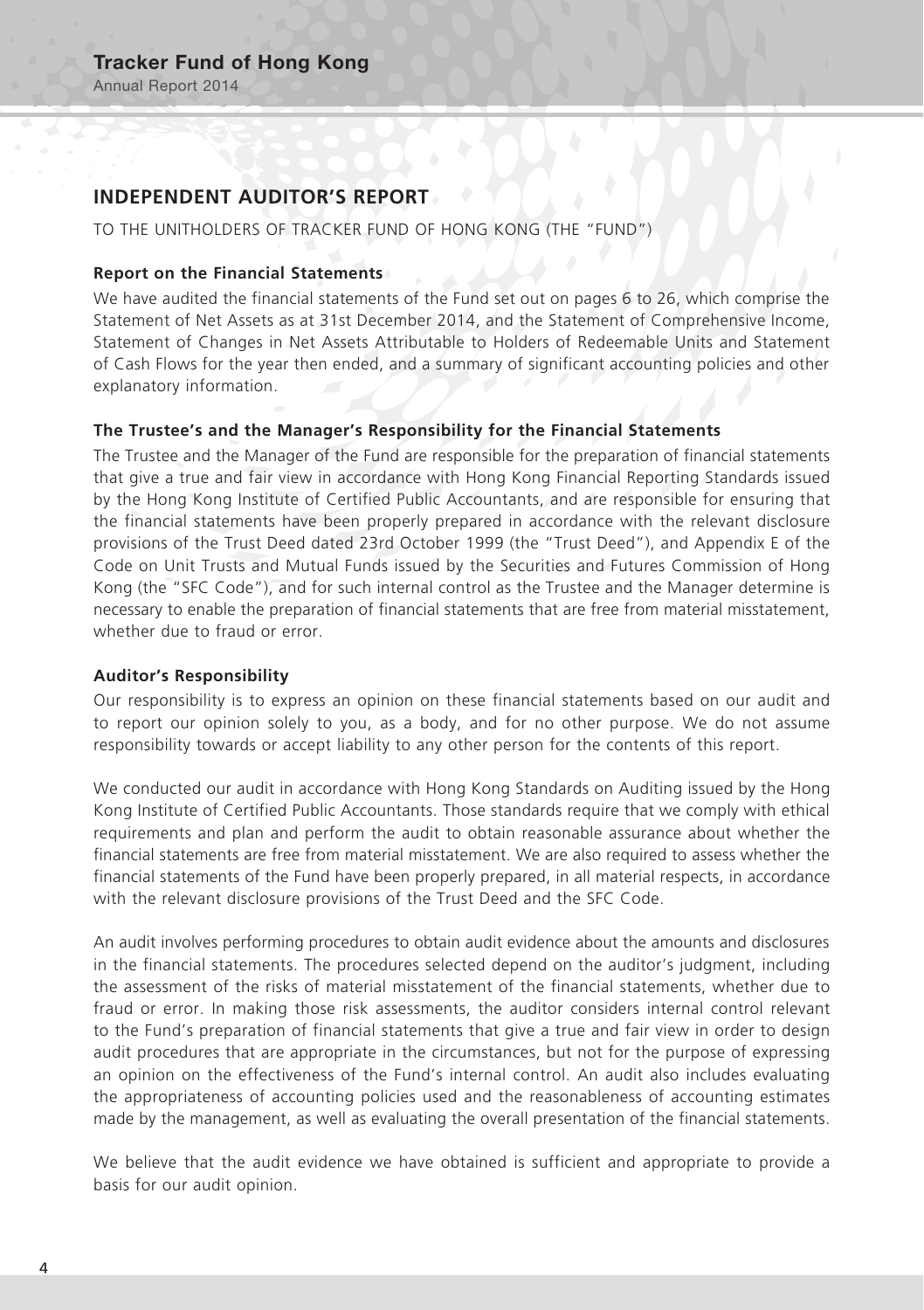# **INDEPENDENT AUDITOR'S REPORT**

TO THE UNITHOLDERS OF TRACKER FUND OF HONG KONG (THE "FUND") (Continued)

### **Opinion**

In our opinion, the financial statements give a true and fair view of the financial position of the Fund as at 31st December 2014, and of its financial transactions and cash flows for the year then ended in accordance with Hong Kong Financial Reporting Standards.

### **Report on Other Legal and Regulatory Requirements**

In our opinion, the financial statements have been properly prepared, in all material respects, in accordance with the relevant disclosure provisions of the Trust Deed and the SFC Code.

**PricewaterhouseCoopers** *Certified Public Accountants*

Hong Kong, 24th April 2015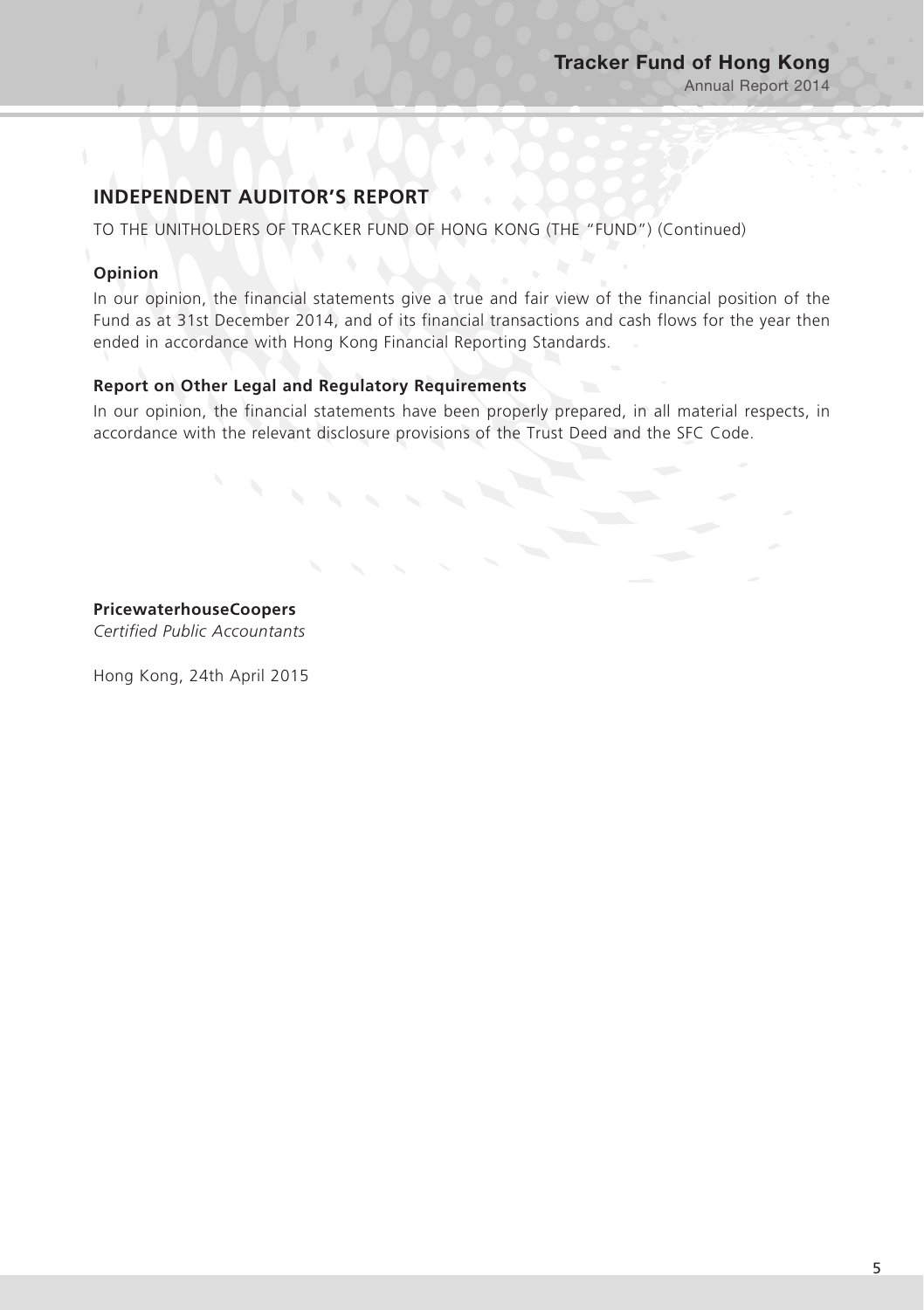Annual Report 2014

# **STATEMENT OF NET ASSETS**

*AS AT 31ST DECEMBER 2014*

|                                                                            | <b>Notes</b> | 2014<br>HK\$         | 2013<br>HK\$   |
|----------------------------------------------------------------------------|--------------|----------------------|----------------|
| <b>Assets</b>                                                              |              |                      |                |
| <b>Current assets</b>                                                      |              |                      |                |
| Investments                                                                | 12(b)        | 62,224,200,759       | 56,264,943,068 |
| Other accounts receivable and                                              |              |                      |                |
| prepayments                                                                |              | 151,372              | 135,727        |
| <b>Bank balances</b>                                                       | 7(d)         | 211,935,563          | 154,111,961    |
| Total assets                                                               |              | 62,436,287,694       | 56,419,190,756 |
| <b>Liabilities</b>                                                         |              |                      |                |
| <b>Current liabilities</b>                                                 |              |                      |                |
| Management fee payable                                                     | 7(b)         | 5,680,137            | 5,444,657      |
| Trustee fee payable                                                        | 7(c)         | 5,680,137            | 5,444,657      |
| Index license fee payable                                                  | 8(c)         | 2,273,836            | 2,166,442      |
| Registrar fee payable                                                      | 8(a)         | 140,120              | 128,751        |
| Amounts payable on redemption of units                                     |              | 2,728,453            |                |
| Other accounts payable and accruals                                        |              | 1,284,340            | 1,556,979      |
| Liabilities (excluding net assets<br>attributable to holders of redeemable |              |                      |                |
| units)                                                                     |              | 17,787,023           | 14,741,486     |
| Net assets attributable to holders of                                      |              |                      |                |
| redeemable units                                                           | 5            | 62,418,500,671       | 56,404,449,270 |
| For and on behalf of                                                       |              | For and on behalf of |                |

**State Street Bank and Trust Company, the Trustee**

**State Street Global Advisors Asia Limited, the Manager**

# **(authorized signature(s)) (authorized signature(s))**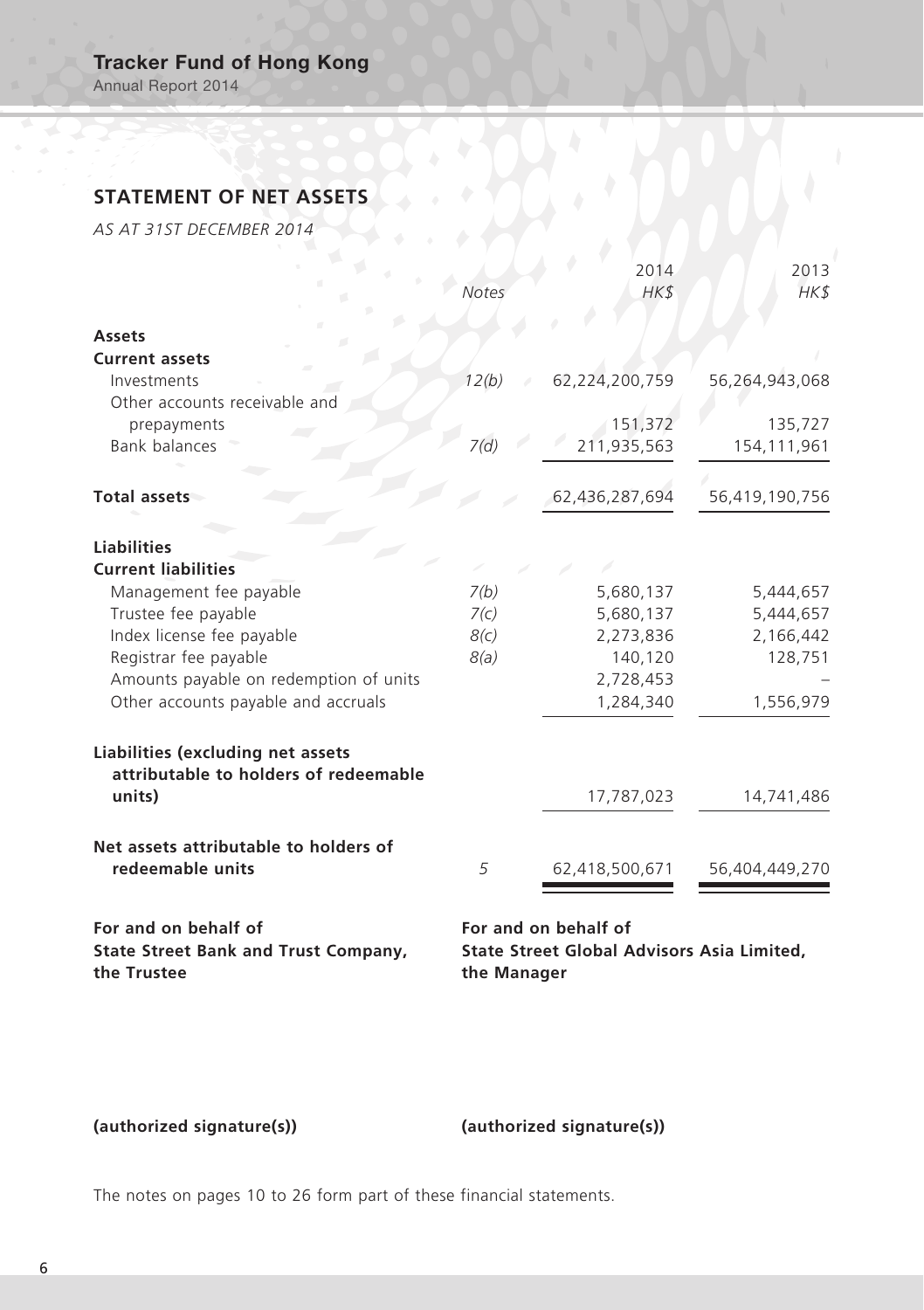# **STATEMENT OF COMPREHENSIVE INCOME**

*FOR THE YEAR ENDED 31ST DECEMBER 2014*

|                                                            | Notes        | 2014<br>HK\$             | 2013<br>HK\$             |
|------------------------------------------------------------|--------------|--------------------------|--------------------------|
| Income                                                     |              |                          |                          |
| <b>Dividends</b>                                           |              | 2,183,486,330            | 1,971,323,080            |
| Bank interest<br>Transaction fee                           | 4(a)         | 246,935<br>1,380,000     | 1,665,000                |
| Other income                                               | 4(b)         | 3,997,501                | 4,092,913                |
| Net gain on investments                                    | 3            | 837,446,339              | 2,008,998,730            |
| <b>Total net income</b>                                    |              | 3,026,557,105            | 3,986,079,723            |
|                                                            |              |                          |                          |
| <b>Expenses</b>                                            |              |                          |                          |
| Management fee<br>Trustee fee                              | 7(b)<br>7(c) | 21,844,054<br>21,844,054 | 21,860,571<br>21,860,571 |
| Index license fee                                          | 8(c)         | 8,587,496                | 8,623,340                |
| Transaction costs on investments                           |              | 5,303,950                | 5,611,479                |
| Registrar fee                                              | 8(a)         | 1,611,418                | 1,715,154                |
| Publication and printing expenses                          |              | 1,703,343                | 1,327,016                |
| Conversion agent fee                                       | 8(b)         | 1,296,000                | 1,535,996                |
| Audit fee                                                  |              | 524,090                  | 534,506                  |
| Legal and other professional fees                          |              |                          | 154,802                  |
| Bank charges                                               |              | 452,114                  | 543,344                  |
| Other operating expenses                                   |              | 310,240                  | 614,728                  |
| <b>Total operating expenses</b>                            |              | 63,476,759               | 64,381,507               |
| <b>Operating profit</b>                                    |              | 2,963,080,346            | 3,921,698,216            |
| <b>Finance costs</b>                                       |              |                          |                          |
| Distributions to holders of redeemable                     |              |                          |                          |
| units                                                      | 13           | (2,046,863,700)          | (1,798,854,525)          |
| Profit after distributions and before tax                  |              | 916,216,646              | 2,122,843,691            |
| Withholding tax                                            | 6            | (97, 292, 862)           | (105, 176, 278)          |
| Profit after distributions and tax                         |              | 818,923,784              | 2,017,667,413            |
| Change in adjustment for difference<br>in valuation inputs | 5            |                          | (68, 889, 571)           |
| Increase in net assets attributable to                     |              |                          |                          |
| holders of redeemable units from                           |              |                          |                          |
| operations                                                 |              | 818,923,784              | 1,948,777,842            |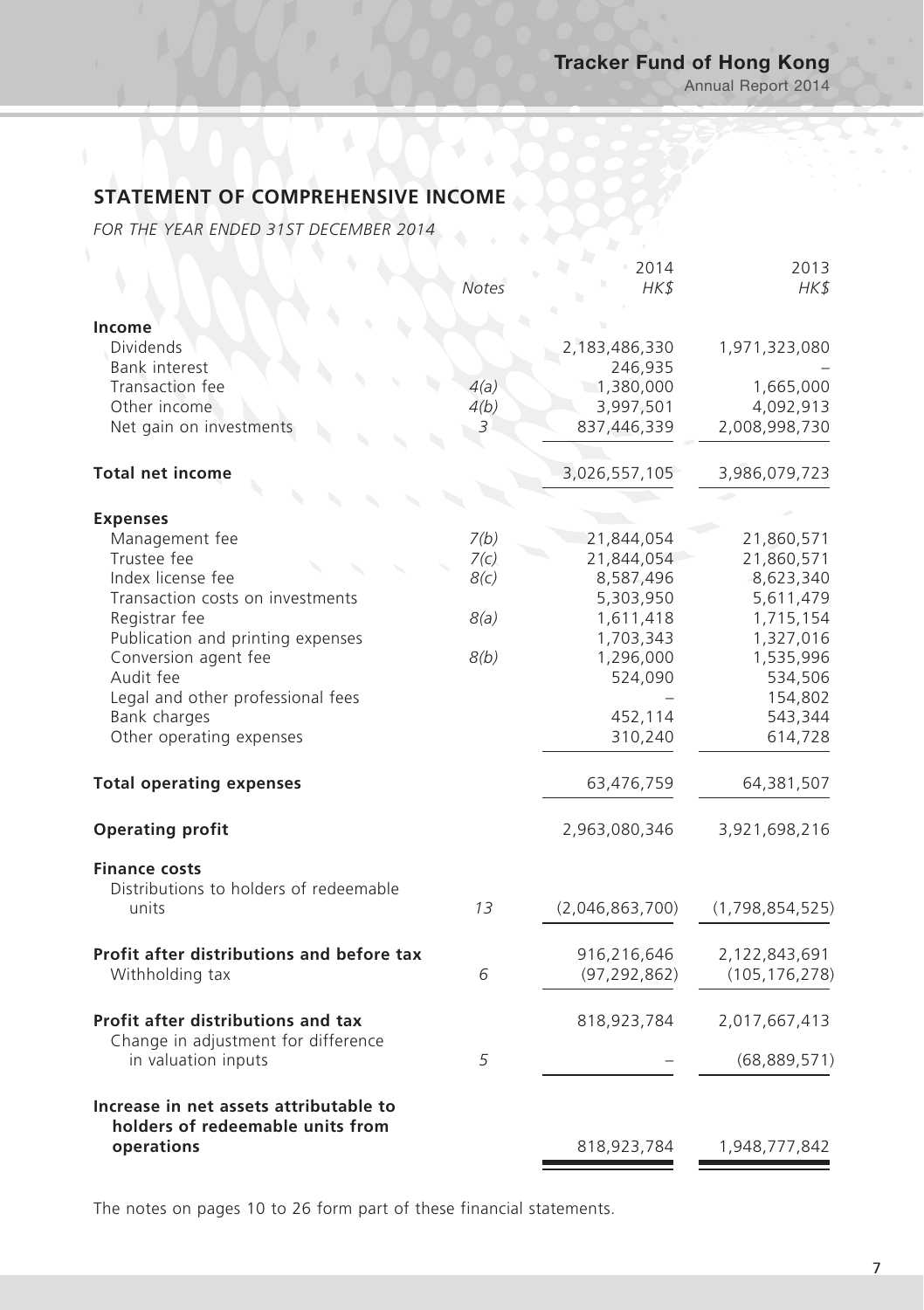# **STATEMENT OF CHANGES IN NET ASSETS ATTRIBUTABLE TO HOLDERS OF REDEEMABLE UNITS**

*FOR THE YEAR ENDED 31ST DECEMBER 2014*

|                                                                                       | Notes  | 2014<br>HK\$                                                  | 2013<br>HK\$                                               |
|---------------------------------------------------------------------------------------|--------|---------------------------------------------------------------|------------------------------------------------------------|
| Net assets attributable to holders of<br>redeemable units at 1st January              |        | 56,404,449,270                                                | 56,898,902,807                                             |
| Issue of units<br>$-$ In-kind<br>- Cash component                                     | 9<br>9 | 24,309,389,240<br>255,941,362                                 | 29,658,287,672<br>319,254,407                              |
|                                                                                       |        | 24,565,330,602                                                | 29,977,542,079                                             |
| Redemption of units<br>$-$ In-kind<br>- Cash component                                | 9<br>9 | (19, 175, 421, 974)<br>(194, 781, 011)<br>(19, 370, 202, 985) | (32,058,490,971)<br>(362, 282, 487)<br>(32, 420, 773, 458) |
| Net issue/(redemption) of units                                                       |        | 5,195,127,617                                                 | (2,443,231,379)                                            |
| Increase in net assets attributable to holders<br>of redeemable units from operations |        | 818,923,784                                                   | 1,948,777,842                                              |
| Net assets attributable to holders of<br>redeemable units at 31st December            |        | 62,418,500,671                                                | 56,404,449,270                                             |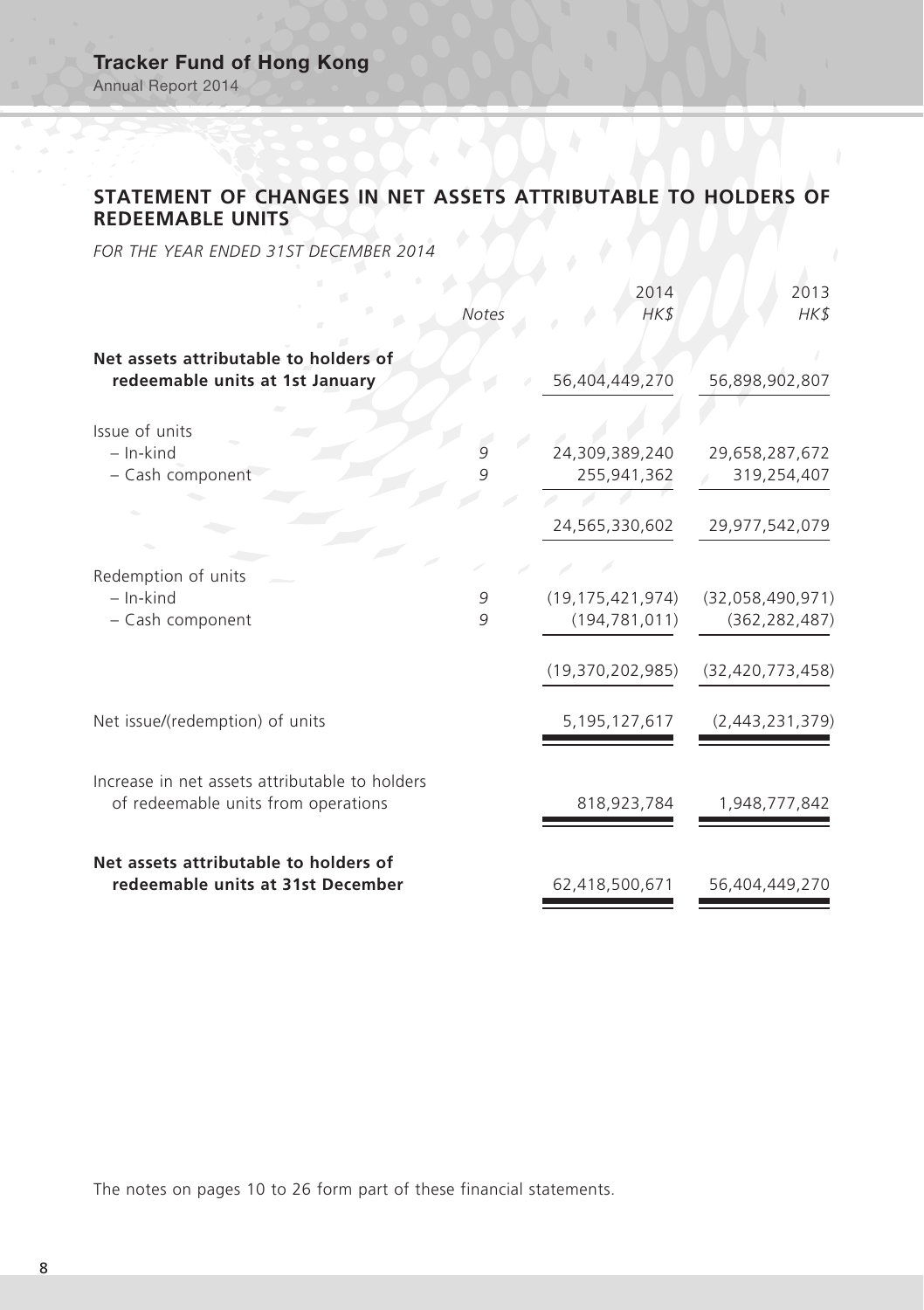Annual Report 2014

# **STATEMENT OF CASH FLOWS**

*FOR THE YEAR ENDED 31ST DECEMBER 2014*

|                                                           | <b>Notes</b>   | 2014<br>HK\$    | 2013<br>HK\$    |
|-----------------------------------------------------------|----------------|-----------------|-----------------|
| Cash flows from operating activities                      |                |                 |                 |
| Proceeds from sale of investments                         | 9              | 2,419,888,281   | 2,597,116,919   |
| Payments for purchase of investments                      | $\overline{q}$ | (2,402,862,916) | (2,581,653,009) |
| Dividends received                                        |                | 2,081,324,017   | 1,868,542,138   |
| Bank interest received                                    |                | 246,935         |                 |
| Transaction fee received                                  |                | 1,365,000       | 1,695,000       |
| Management fee paid                                       |                | (21, 608, 574)  | (21, 813, 931)  |
| Trustee fee paid                                          |                | (21, 608, 574)  | (21, 813, 931)  |
| Index license fee paid                                    |                | (8,480,102)     | (8,539,300)     |
| Registrar fee paid                                        |                | (1,600,049)     | (1, 754, 094)   |
| Publication and printing expenses paid                    |                | (1,831,285)     | (1,403,833)     |
| Transaction costs on investments paid                     |                | (5,303,950)     | (5,611,479)     |
| Conversion agent fee paid                                 |                | (1, 272, 000)   | (1, 535, 999)   |
| Bank charges paid                                         |                | (441, 030)      | (583, 783)      |
| Legal and other professional fees                         |                |                 |                 |
| reimbursed/(paid)                                         |                | 45,096          | (45,096)        |
| Other operating expenses paid                             |                | (1,059,852)     | (1, 175, 975)   |
| Net cash generated from operating                         |                |                 |                 |
| activities                                                |                | 2,036,800,997   | 1,821,423,627   |
| Cash flows from financing activities                      |                |                 |                 |
| Cash received on issue of units                           | 9              | 255,941,362     | 320,468,894     |
| Cash paid on redemption of units                          | 9              | (192, 052, 558) | (362, 282, 487) |
| Interim distribution paid                                 | $4(b)$ , 13    | (359, 200, 174) | (380, 455, 379) |
| Final distribution paid                                   | $4(b)$ , 13    | (1,683,666,025) | (1,414,306,233) |
| Net cash used in financing activities                     |                | (1,978,977,395) | (1,836,575,205) |
| Net increase/(decrease) in cash and                       |                |                 |                 |
| cash equivalents                                          |                | 57,823,602      | (15, 151, 578)  |
| Cash and cash equivalents at the beginning<br>of the year |                | 154,111,961     | 169,263,539     |
| Cash and cash equivalents at the end                      |                |                 |                 |
| of the year                                               |                | 211,935,563     | 154, 111, 961   |
| Analysis of balances of cash and                          |                |                 |                 |
| cash equivalents:<br><b>Bank balances</b>                 | 7(d)           | 211,935,563     | 154,111,961     |
|                                                           |                |                 |                 |

Please refer to note 9 for details of major non-cash transactions.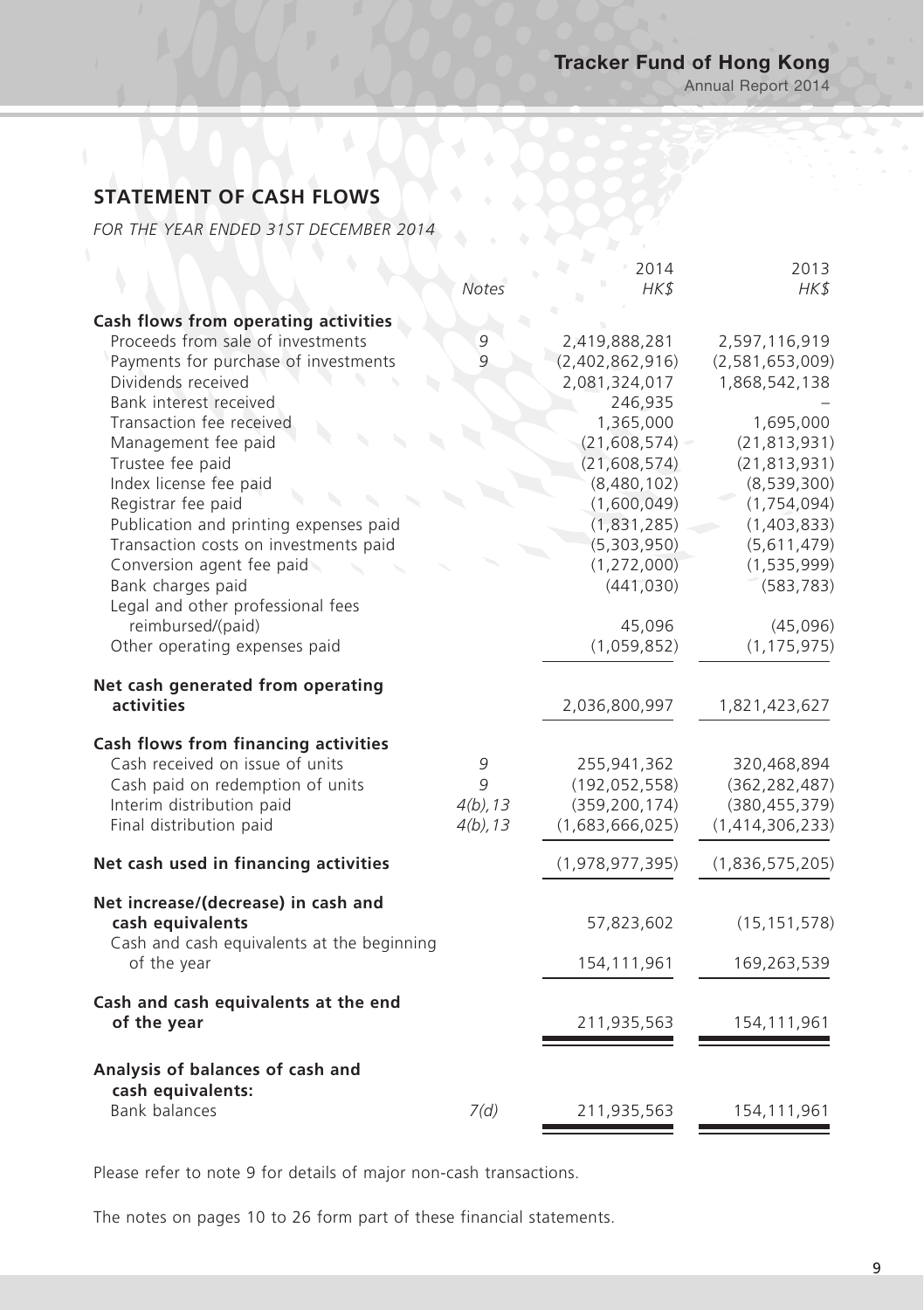### **NOTES TO THE FINANCIAL STATEMENTS**

#### **1 General Information**

Tracker Fund of Hong Kong (the "Fund") is a unit trust which is governed by its Trust Deed dated 23rd October 1999 (the "Trust Deed"). The Fund is authorized by the Securities and Futures Commission of Hong Kong under Section 104(1) of the Hong Kong Securities and Futures Ordinance. The Fund is also listed on The Stock Exchange of Hong Kong Limited (a subsidiary of the Hong Kong Exchanges and Clearing Limited).

The manager and the trustee of the Fund are State Street Global Advisors Asia Limited (the "Manager") and State Street Bank and Trust Company (the "Trustee") respectively.

The Fund's objective is to provide investment results that closely correspond to the performance of the Hang Seng Index (the "Index").

#### **2 Summary of significant accounting policies**

The principal accounting policies applied in the preparation of these financial statements are set out below. These policies have been consistently applied to all the years presented, unless otherwise stated.

#### **(a) Basis of preparation**

The financial statements have been prepared in accordance with Hong Kong Financial Reporting Standards ("HKFRS") issued by the Hong Kong Institute of Certified Public Accountants ("HKICPA"). The financial statements have been prepared under the historical cost convention, as modified by the revaluation of financial assets and financial liabilities held at fair value through profit or loss.

The preparation of financial statements in conformity with HKFRS requires the Manager to make judgments, estimates and assumptions that affect the application of accounting policies and the reported amounts of assets and liabilities, income and expense. The estimates and associated assumptions are based on historical experience and various other factors that are believed to be reasonable under the circumstances, the results of which form the basis of making the judgments about carrying values of assets and liabilities that are not readily apparent from other sources. Actual results may differ from these estimates.

All references to net assets throughout the financial statements refer to net assets attributable to holders of redeemable units unless otherwise stated.

#### *Standards and amendments to existing standards effective 1st January 2014*

Amendment to HKAS 32, "Financial instruments: Presentation" on offsetting financial assets and financial liabilities. This amendment clarifies that the right of set-off must not be contingent on a future event. It must also be legally enforceable for all counterparties in the normal course of business, as well as in the event of default, insolvency or bankruptcy. The amendment also considers settlement mechanisms. The amendment did not have a significant effect on the Fund's financial statements.

There are no other standards, interpretations or amendments to existing standards that are effective for the first time for the financial year beginning 1st January 2014 that would be expected to have a material impact on the Fund.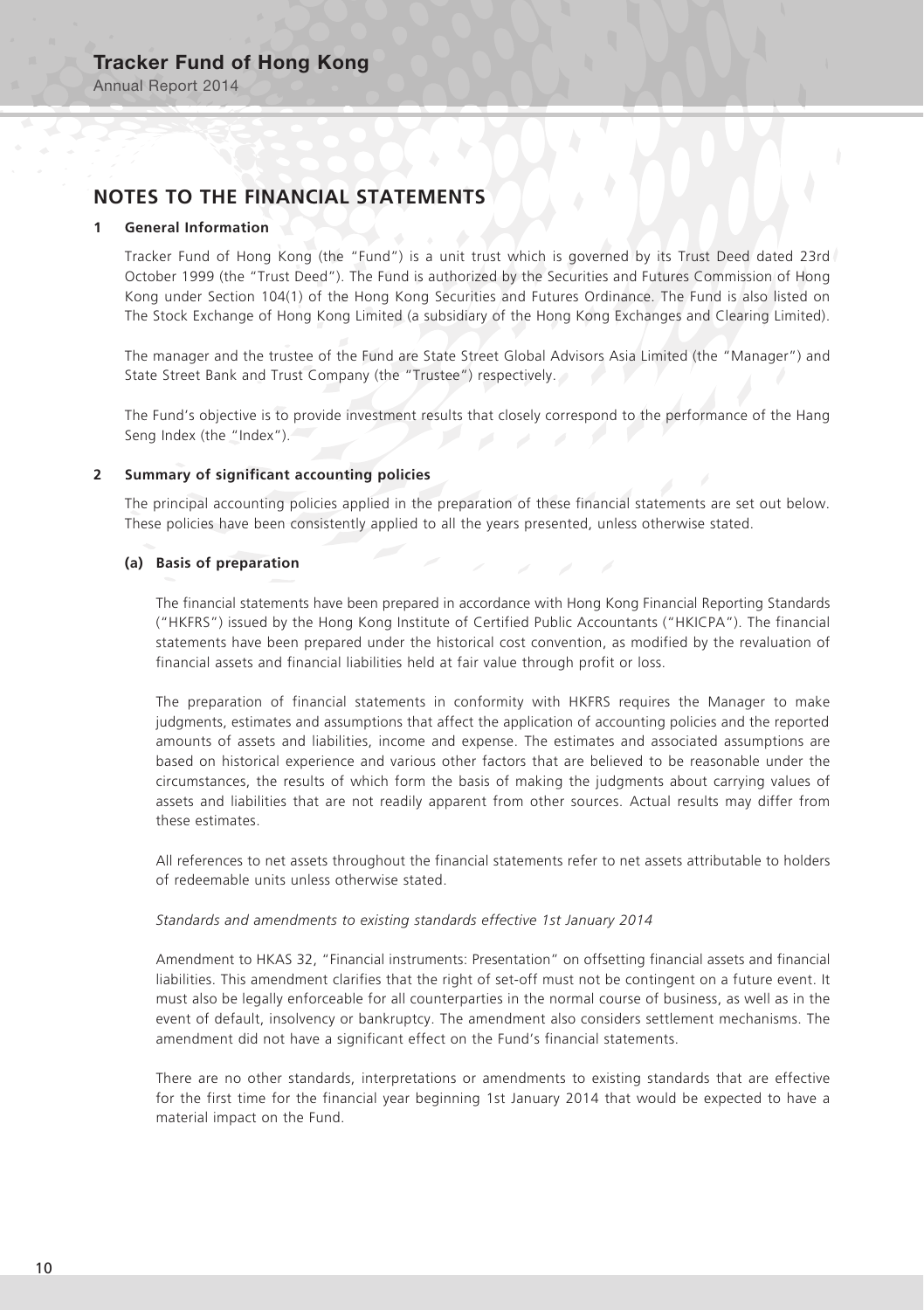- **2 Summary of significant accounting policies** (Continued)
	- **(a) Basis of preparation** (Continued)

*New standards and amendments to standards that are relevant to the Fund but are not yet effective and have not been early adopted by the Fund*

HKFRS 9, "Financial instruments" addresses the classification, measurement and recognition of financial assets and financial liabilities. The complete version of HKFRS 9 was issued in July 2014. It replaces the guidance in HKAS 39 that relates to the classification and measurement of financial instruments. HKFRS 9 retains but simplifies the mixed measurement model and establishes three primary measurement categories for financial assets: amortized cost, fair value through other comprehensive income and fair value through profit or loss. The basis of classification depends on the entity's business model and the contractual cash flow characteristics of the financial asset. Investments in equity instruments are required to be measured at fair value through profit or loss with the irrevocable option at inception to present changes in fair value in other comprehensive income not recycling. There is now a new expected credit losses model that replaces the incurred loss impairment model used in HKAS 39. For financial liabilities, there were no changes to classification and measurement except for the recognition of changes in own credit risk in other comprehensive income. The standard is effective for accounting periods beginning on or after 1st January 2018. Early adoption is permitted. The Fund is yet to assess HKFRS 9's full impact.

There are no other standards, interpretations or amendments to existing standards that are not yet effective that would be expected to have a significant impact on the Fund's financial position or performance.

#### **(b) Investments**

All investments have been classified as "financial assets at fair value through profit or loss".

Purchases and sales of investments are accounted for on the trade date basis. Investments are initially recognized at fair value, excluding transaction costs which are expensed as incurred, and are subsequently re-measured at fair value. Realized and unrealized gains and losses on investments are included in the Statement of Comprehensive Income in the period in which they arise. Investments are derecognized when the rights to receive cash flows from the investments have expired or the Fund has transferred substantially all risks and rewards of ownership.

Investments that are listed or traded on an exchange are fair valued based on last traded market prices.

Transfers between levels of the fair value hierarchy are deemed to have occurred at the beginning of the reporting period.

#### **(c) Income**

Dividend income on equity securities is recorded on the ex-dividend date. Dividend income on equity securities where no ex-dividend date is quoted is accounted for when the Fund's right to receive payment is established.

Other income is recognized in the Statement of Comprehensive Income on an accrual basis.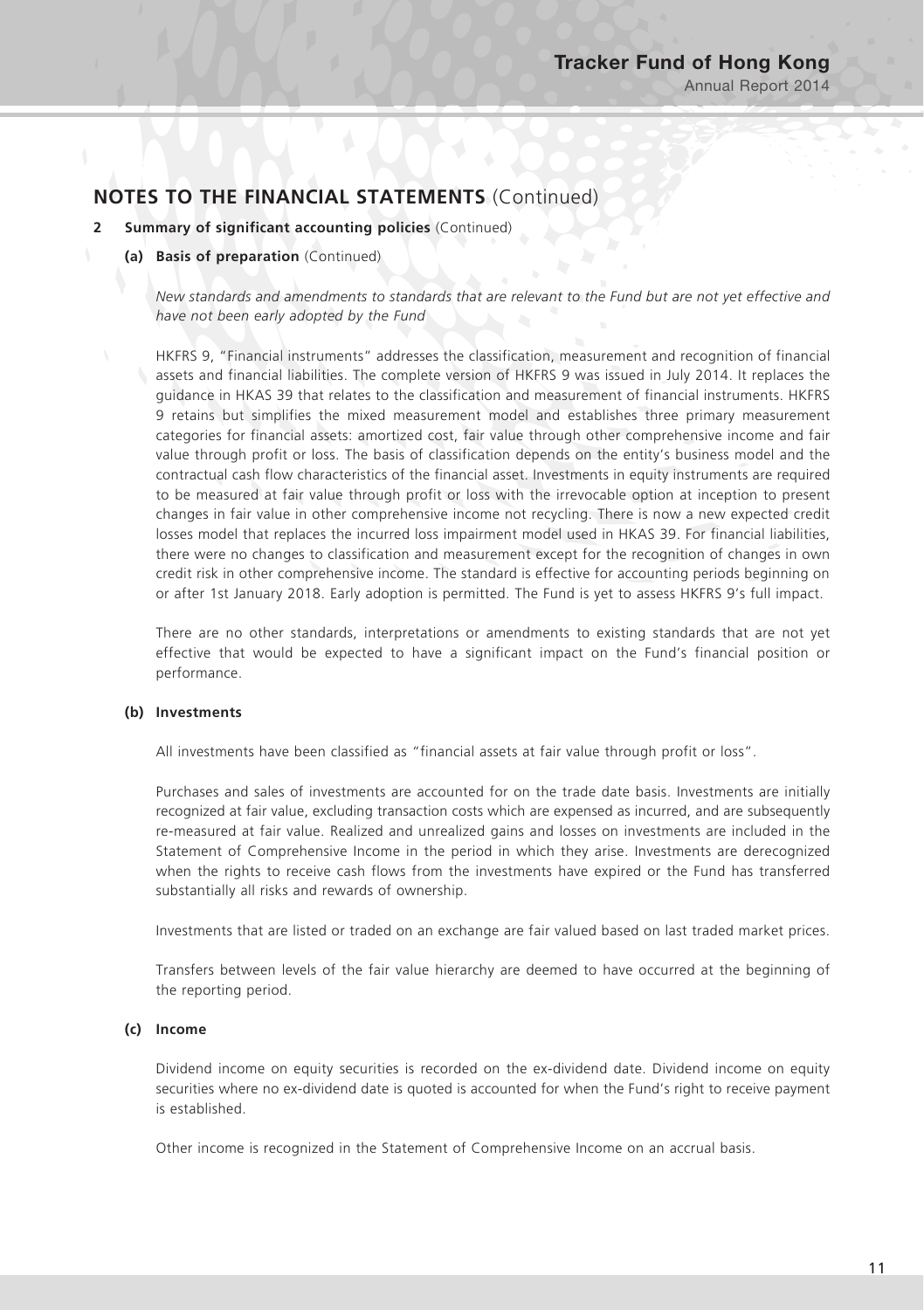Annual Report 2014

# **NOTES TO THE FINANCIAL STATEMENTS** (Continued)

#### **2 Summary of significant accounting policies** (Continued)

#### **(d) Expenses**

Expenses are accounted for in the Statement of Comprehensive Income on an accrual basis.

#### **(e) Distributions payable to holders of redeemable units**

Proposed distributions to holders of redeemable units are recognized in the Statement of Comprehensive Income when they are approved by the Supervisory Committee. The distribution on these redeemable units is recognized in the Statement of Comprehensive Income as finance costs.

#### **(f) Cash component**

Cash component represents the amount included in the issue price or redemption proceeds (as the case may be) of the units issued or redeemed, representing the difference between the net asset value per Creation Unit as calculated by the Manager as of that date and the value of the Index Basket (as defined in the Prospectus of the Fund and based on the nominal closing prices as of that date), including the dividend equivalent amount per Creation Unit.

#### **(g) Cash and cash equivalents**

Cash and cash equivalents include cash in hand, demand deposits, other short-term highly liquid investments with original maturities of three months or less and bank overdrafts.

#### **(h) Translation of foreign currencies**

#### *Functional and presentation currency*

Items included in the financial statements are measured using the currency of the primary economic environment in which the Fund operates (the "functional currency"). The performance of the Fund is measured and reported to the holders of redeemable units in Hong Kong dollar. The Manager considers the Hong Kong dollar as the currency that most faithfully represents the economic effects of the underlying transactions, events and conditions. The financial statements are presented in Hong Kong dollar, which is the Fund's functional and presentation currency.

#### *Transactions and balances*

Foreign currency transactions are translated into the functional currency using the exchange rates prevailing at the dates of the transactions. Foreign currency assets and liabilities are translated into the functional currency using the exchange rate prevailing at the year end date.

Foreign exchange gains and losses arising from translation are included in the Statement of Comprehensive Income.

Foreign exchange gains and losses relating to cash and cash equivalents are presented in the Statement of Comprehensive Income within "net foreign currency gains/losses on cash and cash equivalents".

Foreign exchange gains and losses relating to the financial assets and liabilities carried at fair value through profit or loss are presented in the Statement of Comprehensive Income within "net gain/(loss) on investments".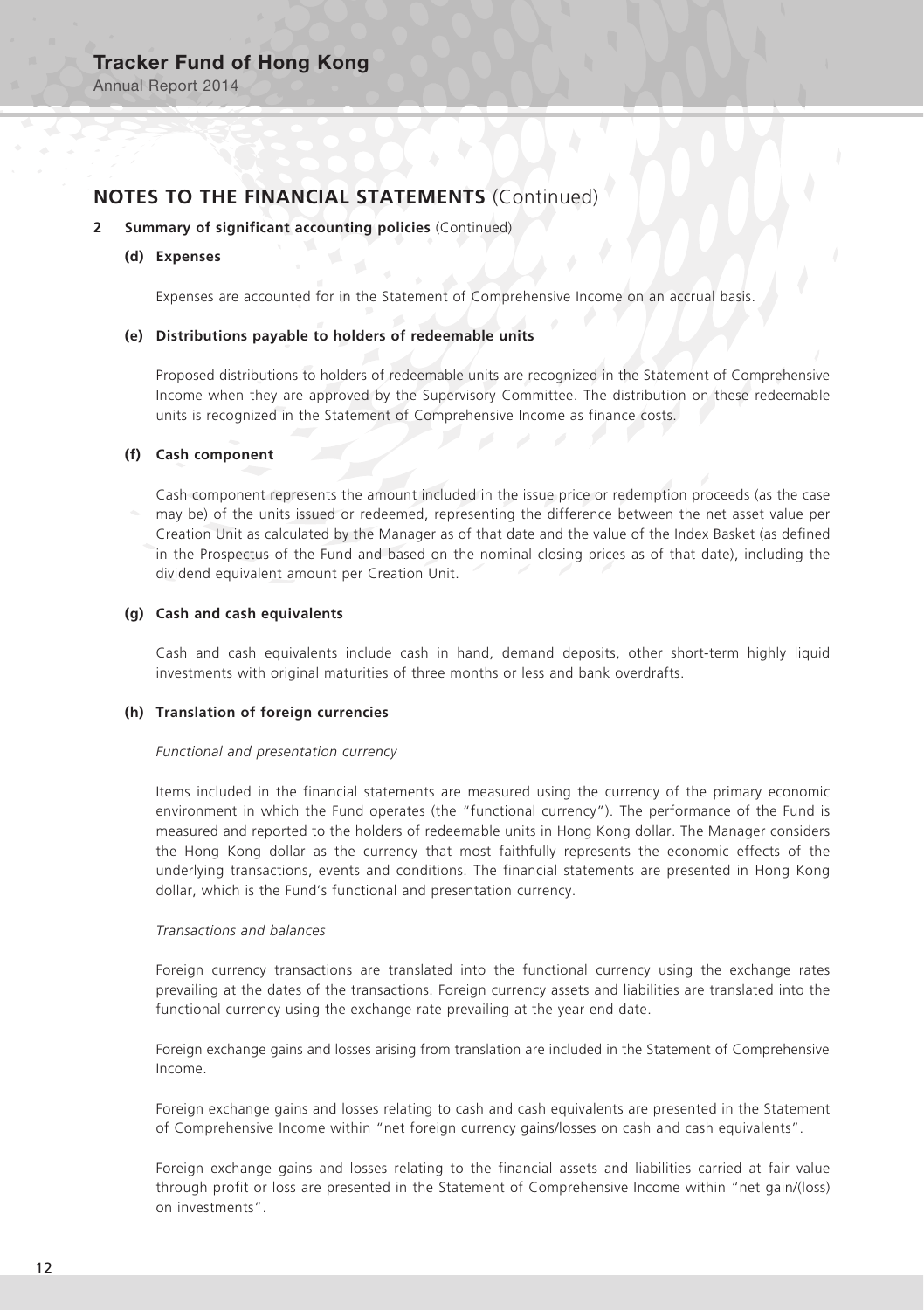#### **2 Summary of significant accounting policies** (Continued)

#### **(i) Redeemable units**

The Fund issues redeemable units, which are redeemable at the holder's option and are classified as financial liabilities. Redeemable units can only be redeemed in-kind equal to a proportionate share of the Fund's net asset value. The redeemable unit is carried at the redemption amount that is payable at the year end date if the holder exercises the right to put the unit back to the Fund. In accordance with the Fund's Trust Deed, the minimum redemption units are 1,000,000 units.

Redeemable units are issued and redeemed at the holder's option at prices based on the Fund's net asset value per unit at the time of issue or redemption. The Fund's net asset value per unit is calculated by dividing the net assets attributable to the holders of redeemable units with the total number of outstanding redeemable units. In accordance with the provisions of the Fund's Trust Deed, investment positions are valued based on the last traded market price for the purpose of determining the net asset value per unit for creations and redemptions.

#### **(j) Segmental reporting**

Operating segments are reported in a manner consistent with the internal reporting used by the chief operating decision-maker. The Manager, who is responsible for allocating resources and assessing performance of the operating segments, has been identified as the chief operating decision-maker that makes strategic decisions.

#### **3 Net gain on investments**

|                                                                                       | 2014<br>HK\$                     | 2013<br>HK\$                 |
|---------------------------------------------------------------------------------------|----------------------------------|------------------------------|
| Change in unrealized gain/loss on investments<br>Realized gain on sale of investments | (1,527,824,828)<br>2,365,271,167 | 1,114,914,118<br>894.084.612 |
|                                                                                       | 837,446,339                      | 2,008,998,730                |

#### **4 Income**

#### **(a) Transaction fee**

Applications to create or redeem units are only made through brokers or dealers (acting either as principal or on behalf of clients) (the "Participating Dealers") which have executed participation agreements with the Manager, the Trustee, HK Conversion Agency Services Limited (the "Conversion Agent") and Hong Kong Securities Clearing Company ("HKSCC"). The Fund is entitled to receive a transaction fee of HK\$15,000 per total aggregate creation and redemption orders per day per Participating Dealer.

#### **(b) Other income**

Other income represents registrar charges levied on unitholders (other than HKSCC Nominees) who hold units registered in their own names as at each record date for the relevant distribution. Currently, these charges amount to the lower of HK\$80 per year per unitholder and the unitholder's actual distribution entitlement. Such charges are deducted on a half-yearly basis from the half-yearly distributions payable to the relevant unitholders.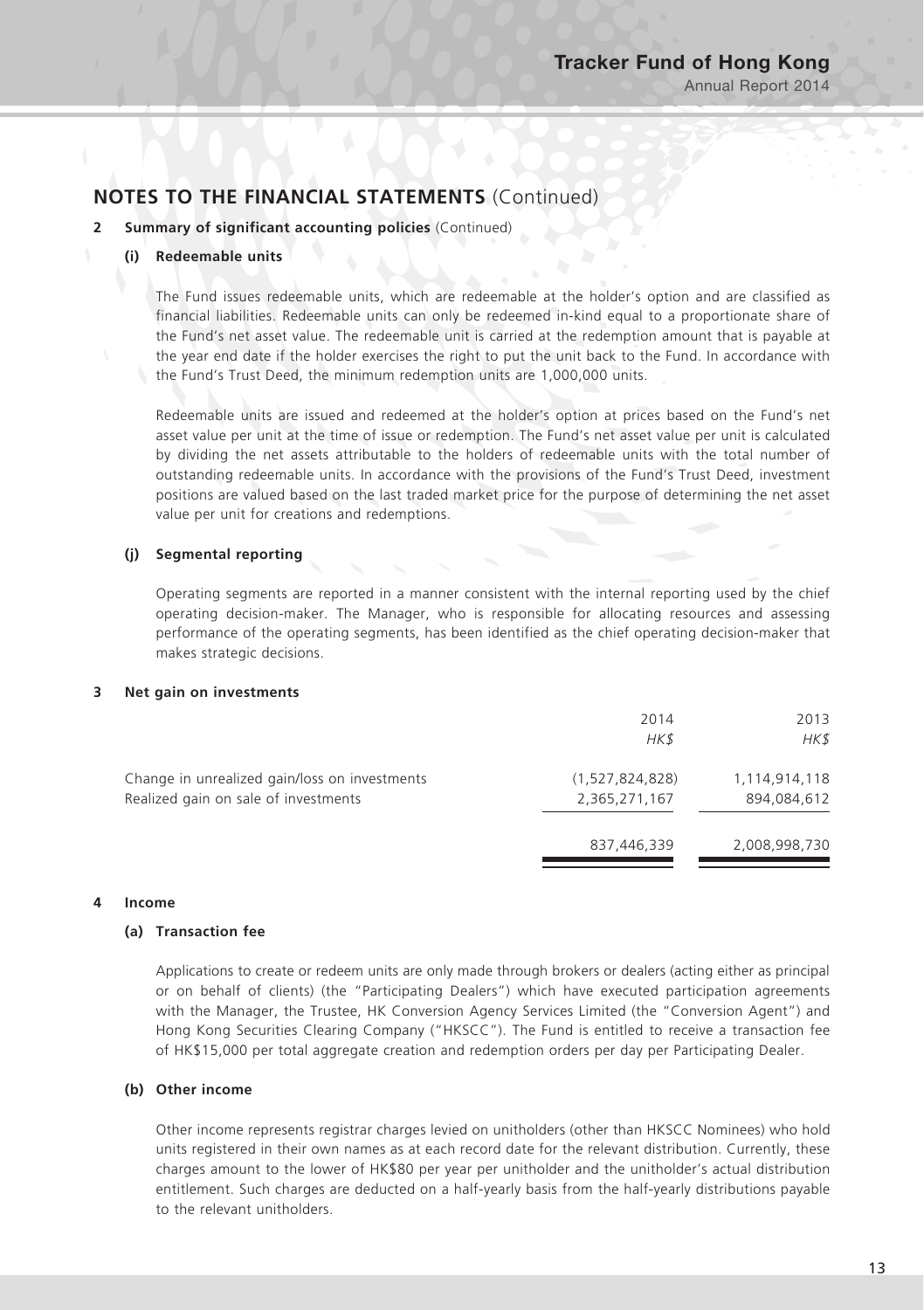#### **5 Number of units in issue and net assets attributable to holders of redeemable units**

The Fund's capital is represented by the net assets attributable to holders of redeemable units. Units are issued through an in-kind creation of an Index Basket with the remaining balances in cash, and are redeemed in-kind with the remaining balances in cash. Subscriptions and redemptions of units during the year are shown on the Statement of Changes in Net Assets Attributable to Holders of Redeemable Units. In accordance with the objectives and risk management policies outlined in note 12, the Fund endeavours to invest in appropriate investments while maintaining sufficient liquidity to meet redemption, such liquidity being augmented by disposal of listed securities where necessary.

In accordance with the provisions of the Fund's Trust Deed, listed investments are stated at the last traded price on the valuation day for the purpose of determining net asset value per unit for creations and redemptions and for various fee calculations.

The Fund has adopted HKFRS 13 on 1st January 2013 and has changed its valuation inputs for listed investments to last traded prices. This is consistent with the provisions of the Fund's Trust Deed. Prior to 1st January 2013, the Fund utilized bid prices for its listed investments in accordance with HKAS 39. This resulted in a difference with the per unit trading value calculated by the Fund using last traded prices. This change eliminated the difference between the provisions of the Fund's Trust Deed and HKFRS measurement of financial instruments as at 31st December 2013. However, there was a difference of HK\$68,889,571 as at 31st December 2012. The difference is eliminated in 2013 and is presented in the Statement of Comprehensive Income for the year ended 31st December 2013.

Net assets attributable to holders of redeemable units at last traded market prices represent a liability in the Statement of Net Assets, carried at the redemption amount that would be payable at the year end date if the unitholders exercised the right to redeem the units in the Fund.

|                                                                      | Number of units |                 |  |
|----------------------------------------------------------------------|-----------------|-----------------|--|
|                                                                      | 2014            | 2013            |  |
| Units in issue at the beginning of the year                          | 2,400,992,500   | 2,489,992,500   |  |
| Issue of units                                                       | 1,049,000,000   | 1,328,000,000   |  |
| Redemption of units                                                  | (832,000,000)   | (1,417,000,000) |  |
| Units in issue at the end of the year                                | 2,617,992,500   | 2,400,992,500   |  |
|                                                                      | HK\$            | HK\$            |  |
| Net assets attributable to holders of redeemable units               | 62,418,500,671  | 56,404,449,270  |  |
| Net assets attributable to holders of redeemable units<br>(per unit) | 23.84           | 23.49           |  |
|                                                                      |                 |                 |  |
| Net asset value per Creation Unit (1 Creation Unit is                |                 |                 |  |
| equivalent to 1,000,000 units)                                       | 23,842,124      | 23,492,139      |  |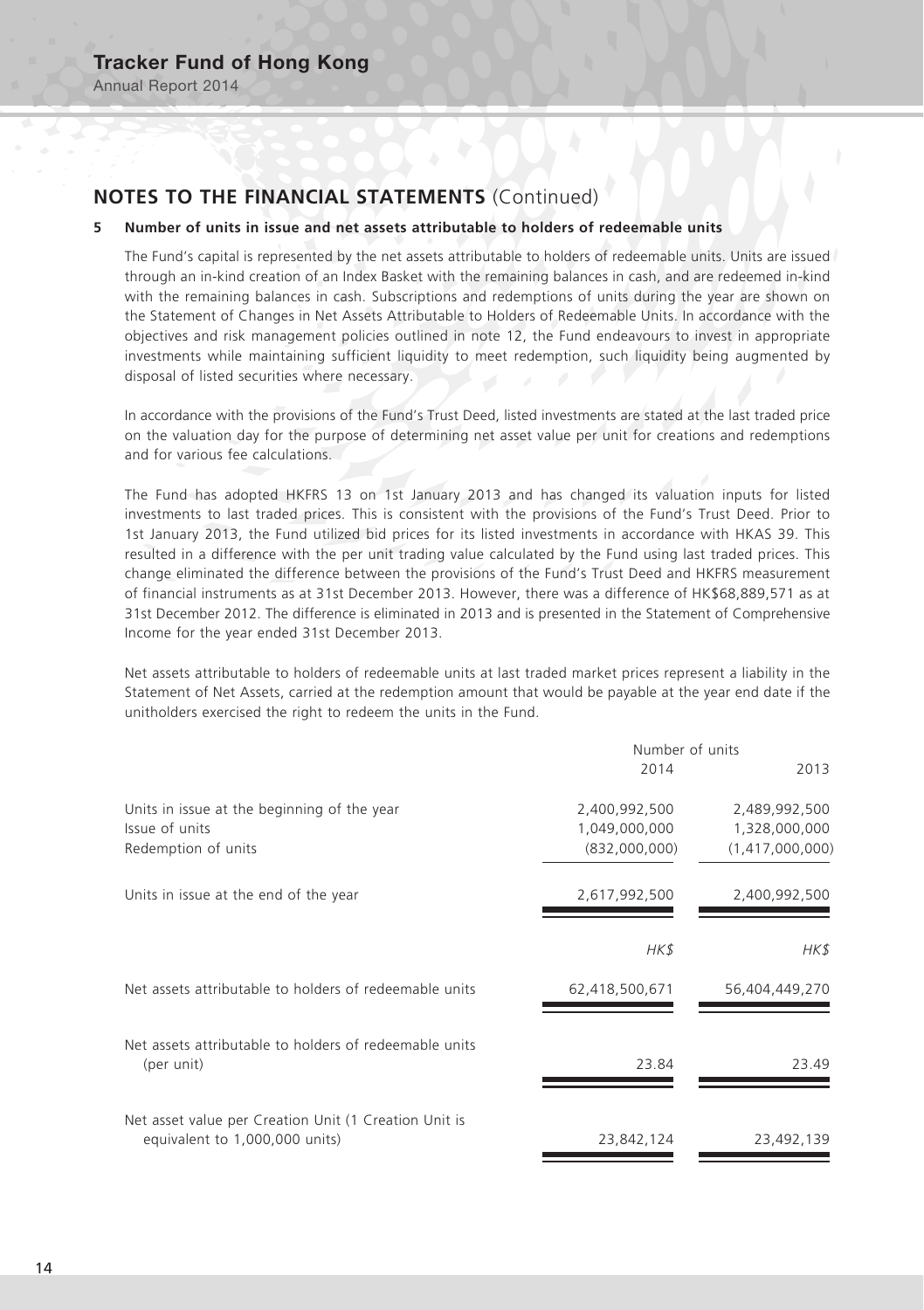#### **6 Taxation**

No provision for Hong Kong profits tax has been made as the Fund was authorized as a collective investment scheme under Section 104 of the Hong Kong Securities and Futures Ordinance and is therefore exempted from profits tax under Sections 26A(1A) of the Hong Kong Inland Revenue Ordinance.

The Fund invests in H-shares and Red Chips shares of companies in the People's Republic of China ("PRC") listed on the Hong Kong Stock Exchange. Under the PRC Corporate Income Tax Law, the Fund may be liable to pay PRC tax on the capital gains realized in the trading of Red Chips which are determined as PRC Tax Resident Enterprises and H-shares. However, no provision was made for taxation from such gains in the financial statements as the Manager believes that the Fund can sustain a position for not filing a tax return based on the existing tax regulations and that the prevailing enforcement of China tax on capital gains is not probable.

Withholding tax was charged on dividend income received from H-shares and Red Chips during the years ended 31st December 2014 and 2013.

#### **7 Transactions with the related parties/Manager and its Connected Persons**

Parties are considered to be related if one party has the ability to control the other party or exercise significant influence over the other party in making financial or operational decisions. Related parties of the Fund also include the Manager of the Fund and its connected persons. Connected Persons of the Manager are those as defined in the Code on Unit Trusts and Mutual Funds established by the Securities and Futures Commission of Hong Kong (the "SFC Code"). All transactions entered into during the year between the Fund and its related parties, including the Manager and its Connected Persons were carried out in the normal course of business and on normal commercial terms. To the best of the Manager's knowledge, the Fund does not have any other transactions with its related parties, including the Manager and its Connected Persons except for those disclosed below.

#### **(a) Manager's holding in the Fund**

The directors and officers of the Manager may transact in the units of the Fund as principal. As at 31st December 2014, the directors and officers of the Manager together held 23,500 units in the Fund (2013: 23,500 units).

#### **(b) Management fee**

The fee payable to the Manager is calculated at the following annual rates of the net asset value of the Fund on the last dealing day in the relevant quarter:

| For the first HK\$15 billion of the net asset value            | $0.050\%$ |
|----------------------------------------------------------------|-----------|
| For the next HK\$15 billion of the net asset value             | $0.045\%$ |
| For the next HK\$15 billion of the net asset value             | $0.030\%$ |
| Any amount by which the net asset value exceeds HK\$45 billion | 0.025%    |

The management fee is accrued daily and payable quarterly in arrears.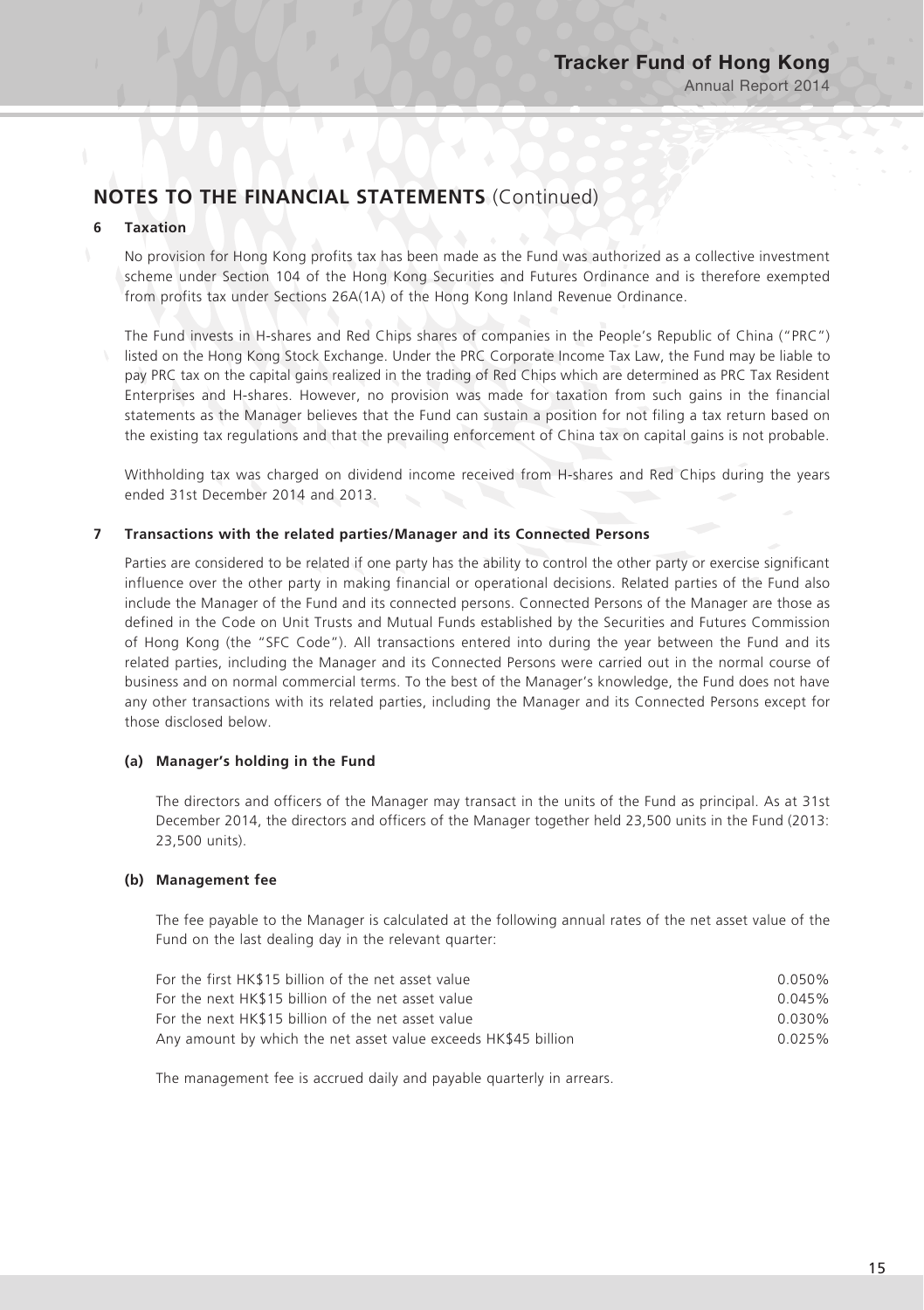Annual Report 2014

# **NOTES TO THE FINANCIAL STATEMENTS** (Continued)

#### **7 Transactions with the related parties/Manager and its Connected Persons** (Continued)

#### **(c) Trustee fee**

The fee payable to the Trustee is calculated at the following annual rates of the net asset value of the Fund of the last dealing day in the relevant quarter:

| For the first HK\$15 billion of the net asset value            | $0.050\%$ |
|----------------------------------------------------------------|-----------|
| For the next HK\$15 billion of the net asset value             | 0.045%    |
| For the next HK\$15 billion of the net asset value             | $0.030\%$ |
| Any amount by which the net asset value exceeds HK\$45 billion | 0.025%    |
|                                                                |           |

The trustee fee is accrued daily and payable quarterly in arrears.

#### **(d) Bank balances**

Bank balances amounted to HK\$10,354,688 were held with the Trustee as at 31st December 2014 (2013: HK\$154,111,961). No interest was earned on these bank balances during the years ended 31st December 2014 and 2013.

#### **8 Other fees**

#### **(a) Registrar fee**

The fee payable to Computershare Hong Kong Investor Services Limited (the "Registrar"), is calculated based on the number of unitholders on the register on the first business day of the relevant month at the following fee scale, subject to a monthly maximum aggregate registrar fee of HK\$1,000,000.

 $H$ 

|                                                                  | $111 \lambda D$<br>(per month) |
|------------------------------------------------------------------|--------------------------------|
| For the first 2,000 Unitholders                                  | 10,000                         |
| For every additional 1,000 Unitholders up to 100,000 Unitholders | 2.200                          |
| For every additional 1,000 Unitholders up to 200,000 Unitholders | 1,800                          |
| For every additional 1,000 Unitholders up to 300,000 Unitholders | 1,500                          |
| For every additional 1,000 Unitholders above 300,000 Unitholders | 1.200                          |

In addition, the Registrar is reimbursed for all of its out-of-pocket expenses incurred in connection with performing its services.

The registrar fee is accrued daily and payable monthly in advance.

#### **(b) Conversion agent fee**

The Conversion Agent received a monthly retainer fee of HK\$16,000 plus a transaction fee of HK\$12,000 on total aggregate creation and redemption orders per day per Participating Dealer.

The conversion agent fee is accrued daily and payable monthly in arrears.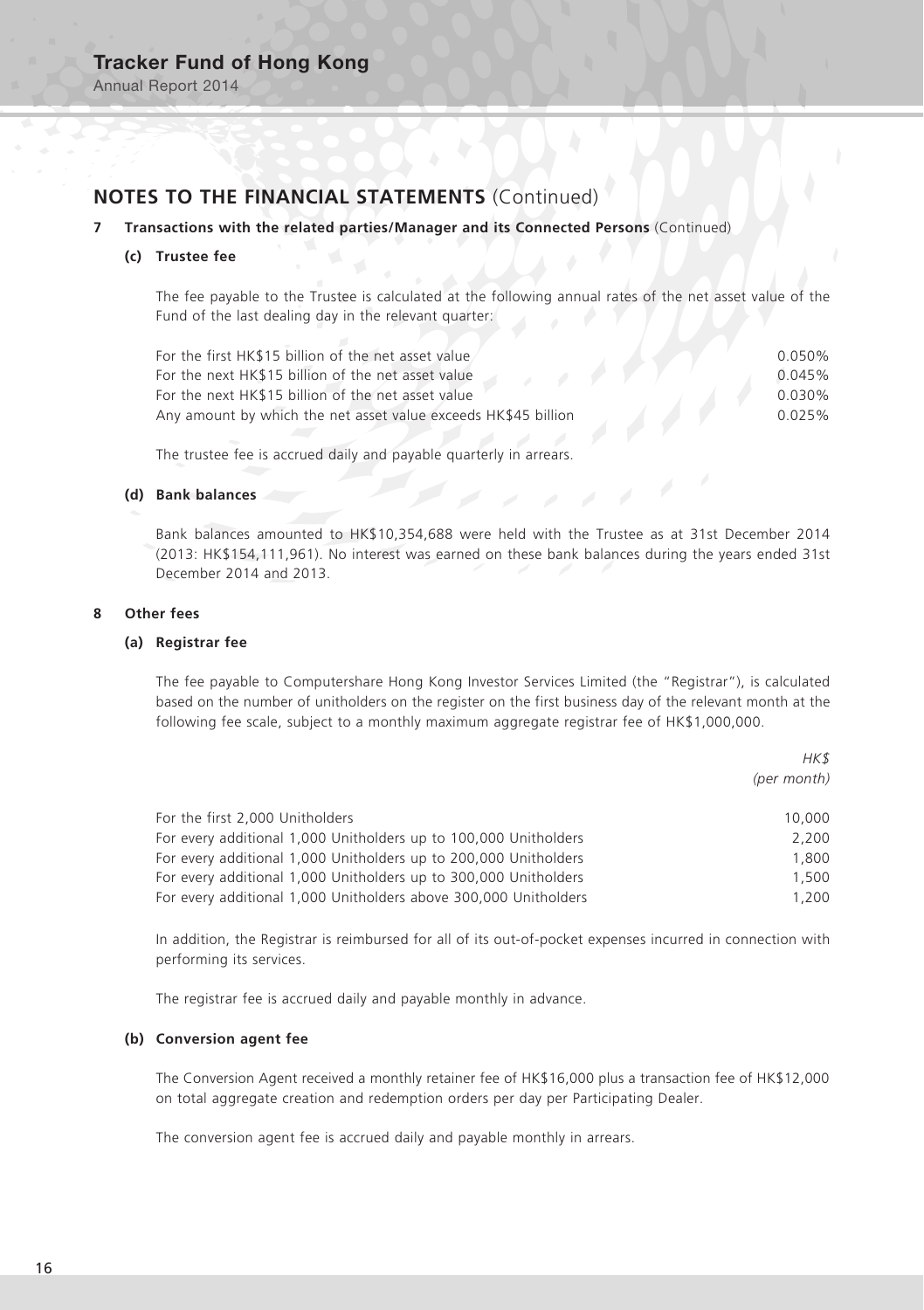#### **8 Other fees** (Continued)

#### **(c) Index license fee**

The index license fee is calculated at the rate of 0.015% per annum on the daily average net asset value of the Fund, subject to a minimum of US\$10,000 per annum.

The index license fee is accrued daily and payable quarterly in arrears.

#### **9 Major non-cash transactions**

In accordance with the Fund's Trust Deed, units are issued through an in-kind creation of an Index Basket with the remaining balances in cash. For each Creation Unit (of 1,000,000 units), the Fund receives an Index Basket consisting of constituent shares as determined by the Manager on a daily basis. During the year, the Fund issued 1,049,000,000 units (2013: 1,328,000,000 units), totaling HK\$24,565,330,602 (2013: HK\$29,977,542,079) in exchange for Index Baskets consisting of investments valued at HK\$24,309,389,240 (2013: HK\$29,658,287,672) by the Manager with remaining balances in cash of HK\$255,941,362 (2013: HK\$319,254,407).

In accordance with the Fund's Trust Deed, units are redeemed in-kind with the remaining balances in cash. During the year, the Fund redeemed 832,000,000 units (2013: 1,417,000,000 units), totaling HK\$19,370,202,985 (2013: HK\$32,420,773,458) in exchange for Index Baskets consisting of investments valued at HK\$19,175,421,974 (2013: HK\$32,058,490,971) by the Manager with remaining balances in cash of HK\$194,781,011 (2013: HK\$362,282,487).

#### **10 Soft dollar practices**

The Manager may effect transactions, provided that any such transaction is consistent with standards of "best execution", by or through the agency of another person for the account of the Fund with whom the Manager or any of its Connected Persons have an arrangement under which that party will from time to time provide to or procure for the Manager or any of its Connected Persons goods, services or other benefits (such as research and advisory services, computer hardware associated with specialized software or research services and performance measures) the nature of which is such that their provision can reasonably be expected to benefit the Fund as a whole and may contribute to an improvement in the performance of the Fund. For the avoidance of doubt, such goods and services may not include travel, accommodation, entertainment, general administrative goods or services, general office equipment or premises, membership fees, employees' salaries or direct money payments.

Since the inception of the Fund, the Manager had not participated in any soft dollar arrangements in respect of any transactions for the account of the Fund.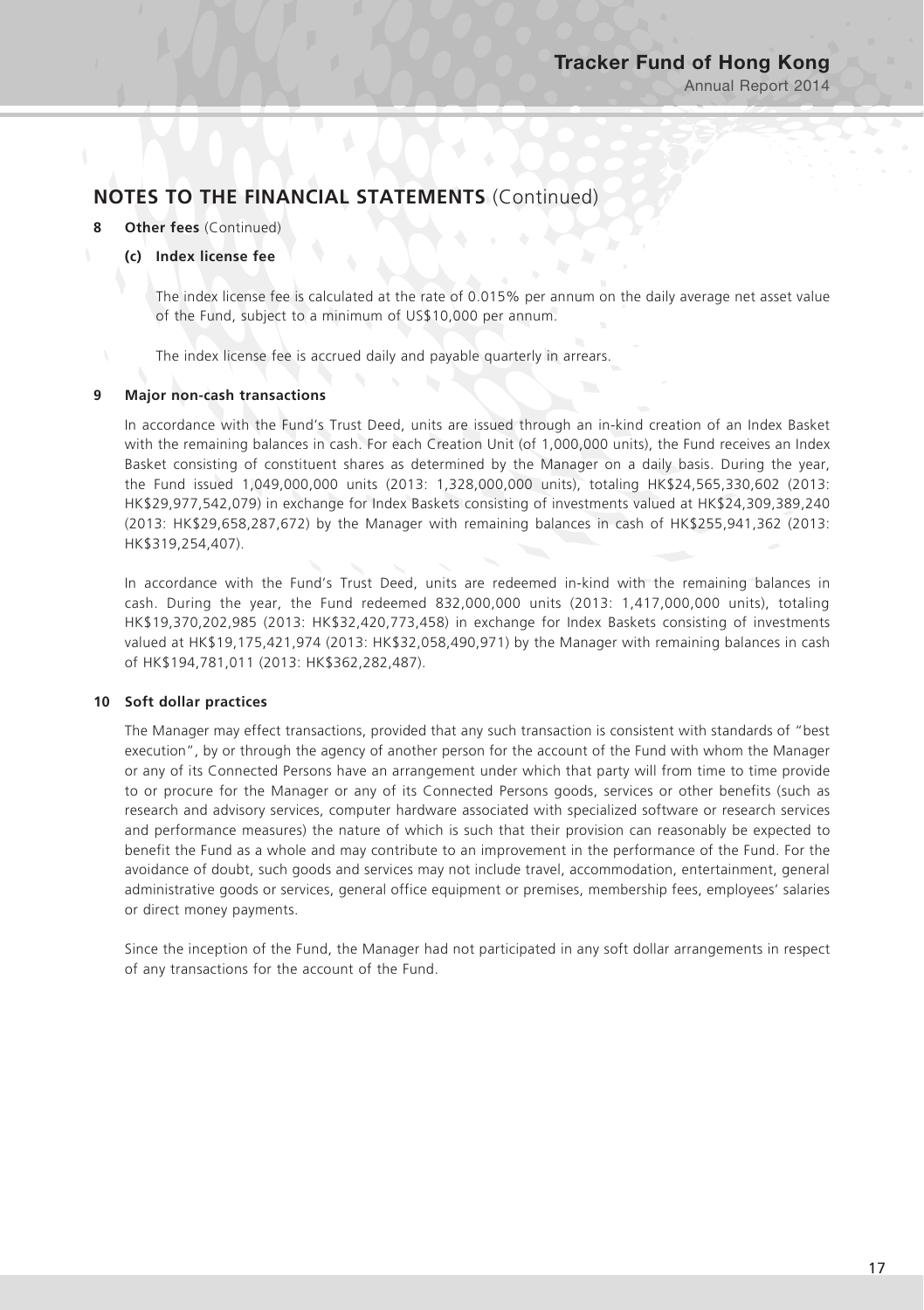Annual Report 2014

# **NOTES TO THE FINANCIAL STATEMENTS** (Continued)

#### **11 Investment limitations and prohibitions under the SFC Code**

The SFC Code allows the Fund to invest in constituent securities issued by a single issuer for more than 10% of the Fund's net asset value provided that the investment is limited to any constituent securities that each accounts for more than 10% of the weighting of the Index and the Fund's holding of any such constituent securities may not exceed their respective weightings in the Index (except as a result of changes in the composition of the Index and the excess is transitional and temporary in nature).

Constituent securities that account for more than 10% of the net asset value of the Fund as at year end were as follows:

|                   | Respective weighting<br>in the Index $(% )$ |      | % of net asset value |      |
|-------------------|---------------------------------------------|------|----------------------|------|
|                   | 2014                                        | 2013 | 2014                 | 2013 |
| HSBC Holdings plc | 12.6                                        | 15.0 | 12.6                 | 15.0 |

During the year ended 31st December 2014, the Hang Seng Index increased by 1.28% (2013: 2.87%), while the net asset value per unit of the Fund increased by 1.49% (2013: 2.80%).

#### **12 Financial risk management**

#### **(a) Strategy in using financial instruments**

#### *Investment objectives*

The Fund's investment objective is to provide investment results that closely correspond to the performance of the Index. The Manager will seek to achieve the investment objective by investing all, or substantially all, of the Fund's assets in shares in the constituent companies of the Index ("Index Shares") in substantially the same weightings as they appear in the Index. The Manager may also invest in certain other permitted investments in seeking to meet the investment objective. The Manager will rebalance the Fund's portfolio of investments from time to time to reflect any changes to the composition of, or the weighting of shares in, the Index.

#### *Investment policies*

The responsibility of the Manager is to reflect changes in the Index, insofar as practicable and subject to the Trust Deed, by replicating changes to the weightings and composition of the constituent shares in the Index in the portfolio of shares which make up the portfolio.

Since the investment objective is to provide investment results that closely correspond with the performance of the Index, the Manager is required to ensure, insofar as practicable and subject to the Trust Deed, that the assets comprised in the portfolio comprise only, or substantially only, interest in Index Shares and in the relative weightings such Index Shares appear in the Index. Other than cash held for distribution and to meet the fees, expenses and other liabilities, it is unlikely that cash or any other form of securities will form a substantial part of the assets.

The risks and the respective risk management policies employed by the Fund to manage these risks are discussed below.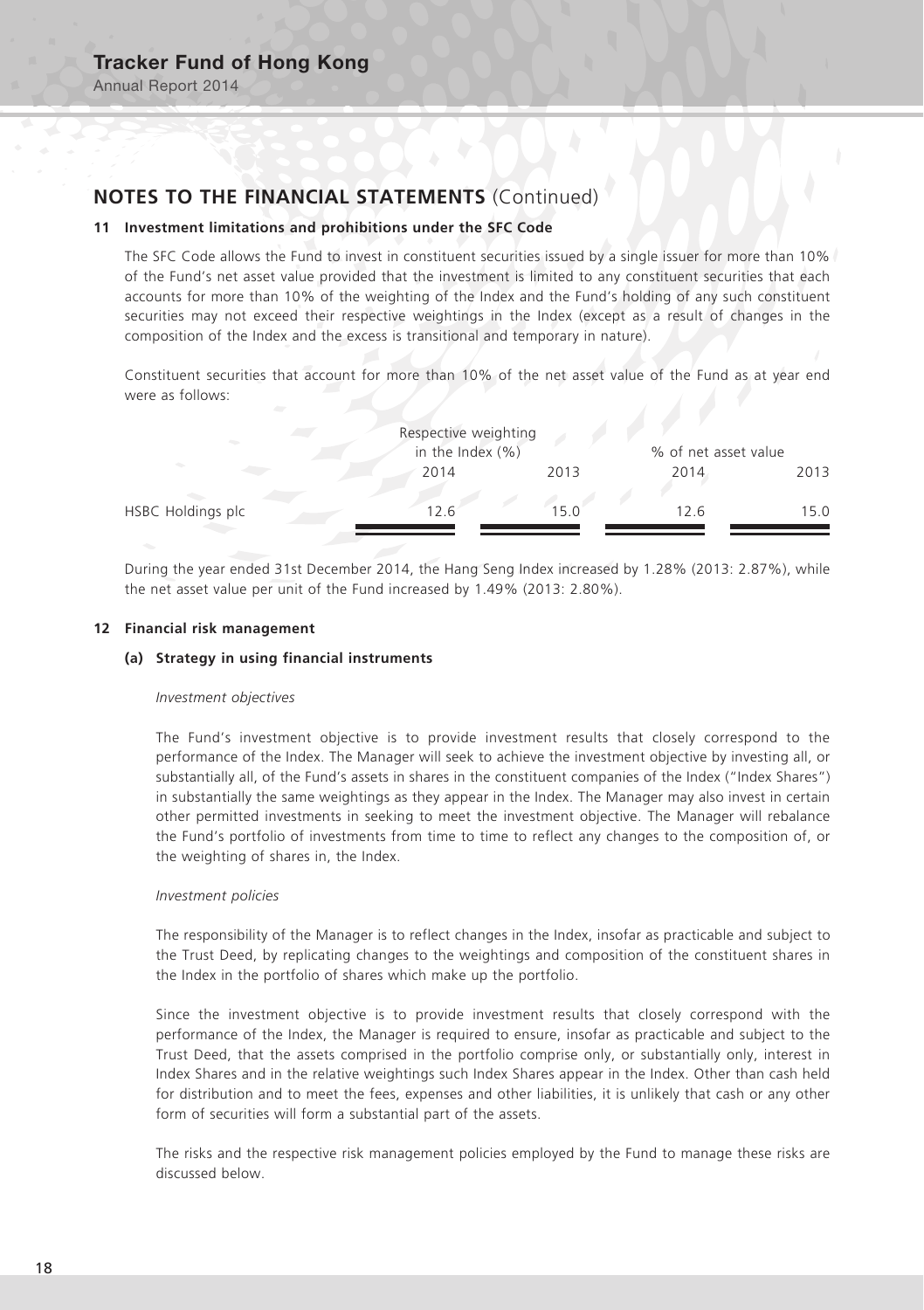#### **12 Financial risk management** (Continued)

#### **(b) Market price risk**

Market price risk is the risk that the value of a financial instrument will fluctuate as a result of changes in market prices, whether those changes are caused by factors specific to the individual instrument or factors affecting all instruments in the market.

All securities investments present a risk of loss of capital. The Fund's market price risk is managed through diversification of investment portfolio. The Manager monitors the investments on a daily basis and rebalances the portfolio of investments from time to time to reflect any changes to the composition of, or the weighting of shares in, the Index.

As at year end, the overall market exposure of the Fund was as follows:

|                                                     | At 31st December   |                 |                    |                           |
|-----------------------------------------------------|--------------------|-----------------|--------------------|---------------------------|
|                                                     | 2014               |                 | 2013               |                           |
|                                                     | Fair value<br>HK\$ | % of net assets | Fair value<br>HK\$ | % of net assets<br>$\sim$ |
| Held for trading:<br>Listed investments<br>Equities |                    |                 |                    |                           |
| - Hong Kong                                         | 62,224,200,759     | 99.69           | 56,264,943,068     | 99.75                     |

*Net market exposures*

The following table shows the net market exposures of the Fund by industry:

| 2014            | 2013            |
|-----------------|-----------------|
| % of net assets | % of net assets |
|                 |                 |
| 36.68           | 39.70           |
| 47.16           | 46.36           |
| 10.96           | 9.15            |
| 4.89            | 4.54            |
| 99.69           | 99.75           |
|                 |                 |

All the Fund's equity securities are listed on the Hong Kong Stock Exchange. As the Fund is a Hang Seng Index tracking fund, movements in the Index would cause substantially the same percentage change in the Fund's net asset value.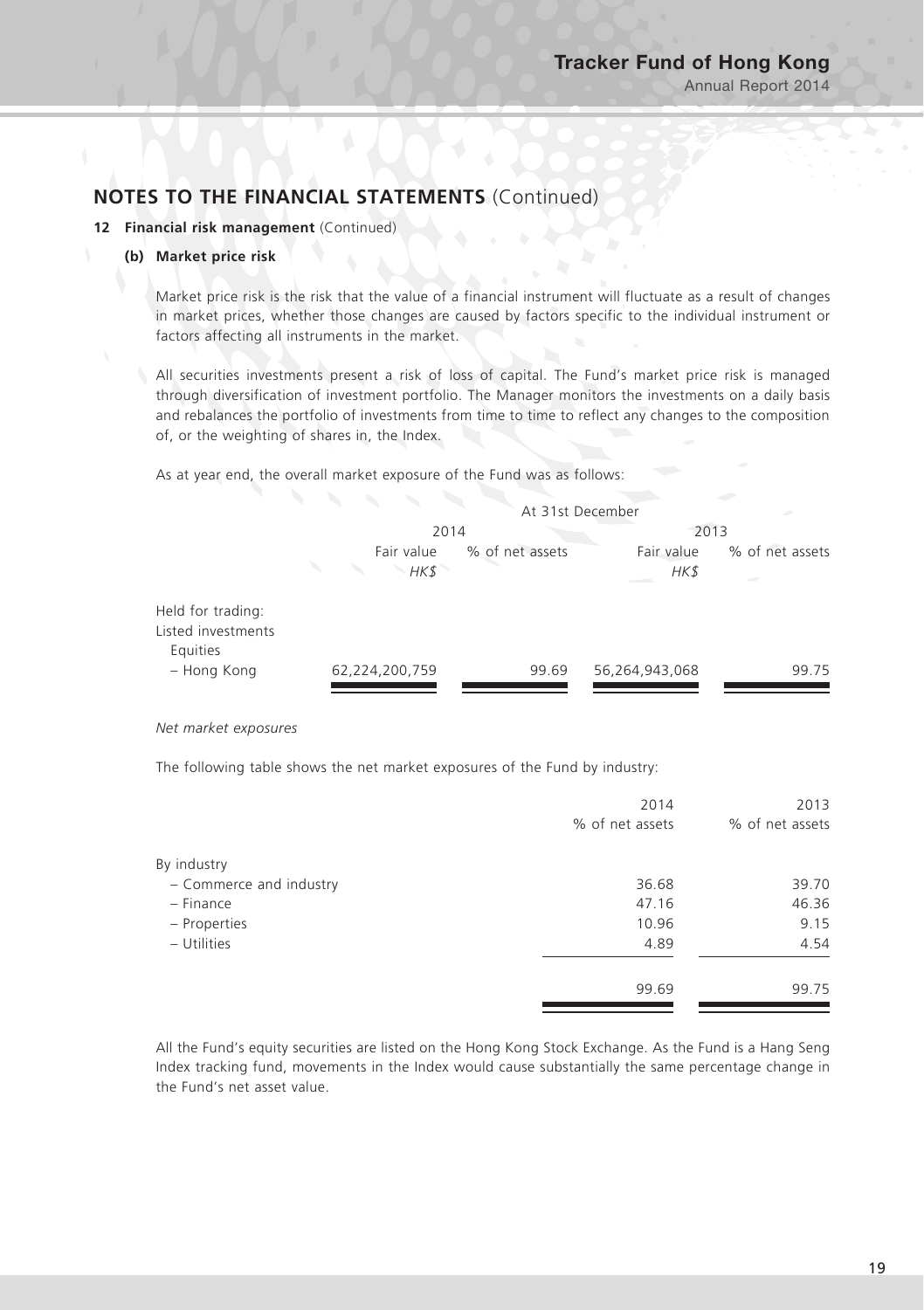Annual Report 2014

### **NOTES TO THE FINANCIAL STATEMENTS** (Continued)

- **12 Financial risk management** (Continued)
	- **(b) Market price risk** (Continued)

*Net market exposures (Continued)*

|                                              | 2014            |             | 2013            |               |  |
|----------------------------------------------|-----------------|-------------|-----------------|---------------|--|
|                                              | Change in index | Impact      | Change in index | Impact        |  |
| $\sim$                                       | $\%$            | HK\$        | $\%$            | HK\$          |  |
| $\sqrt{2}$<br>Hong Kong<br>- Hang Seng Index | 1.28%           | 796,469,770 | 2.87%           | 1,614,803,866 |  |
|                                              |                 |             |                 |               |  |

The Manager has used their view of what would be a "reasonable shift" in each key market to estimate the change for use in the market sensitivity analysis above. Disclosures above are shown in absolute terms, changes and impacts could be positive or negative. Changes in market index % are revised annually depending on the Manager's current view of market volatility and other relevant factor.

#### **(c) Interest rate risk**

The majority of the Fund's financial assets and liabilities are non-interest bearing. As a result, the Fund is not subject to significant amounts of risk due to fluctuations in the prevailing levels of market interest rates.

#### **(d) Credit and counterparty risk**

Credit and counterparty risk is the risk that an issuer or counterparty will be unable or unwilling to pay amounts in full when due.

All transactions in securities are settled/paid for upon delivery using reputable brokers approved by the Manager. The risk of default is considered minimal as delivery of securities sold is only made once the broker has received payment. Payment is made on a purchase once the securities have been received by the broker. The trade will fail if either party fails to meet its obligation.

The Fund's financial assets which are potentially subject to credit risk consist principally of securities and bank balances. The Manager limits the Fund's exposure to credit risk by transacting with well established broker-dealers and banks with high credit ratings.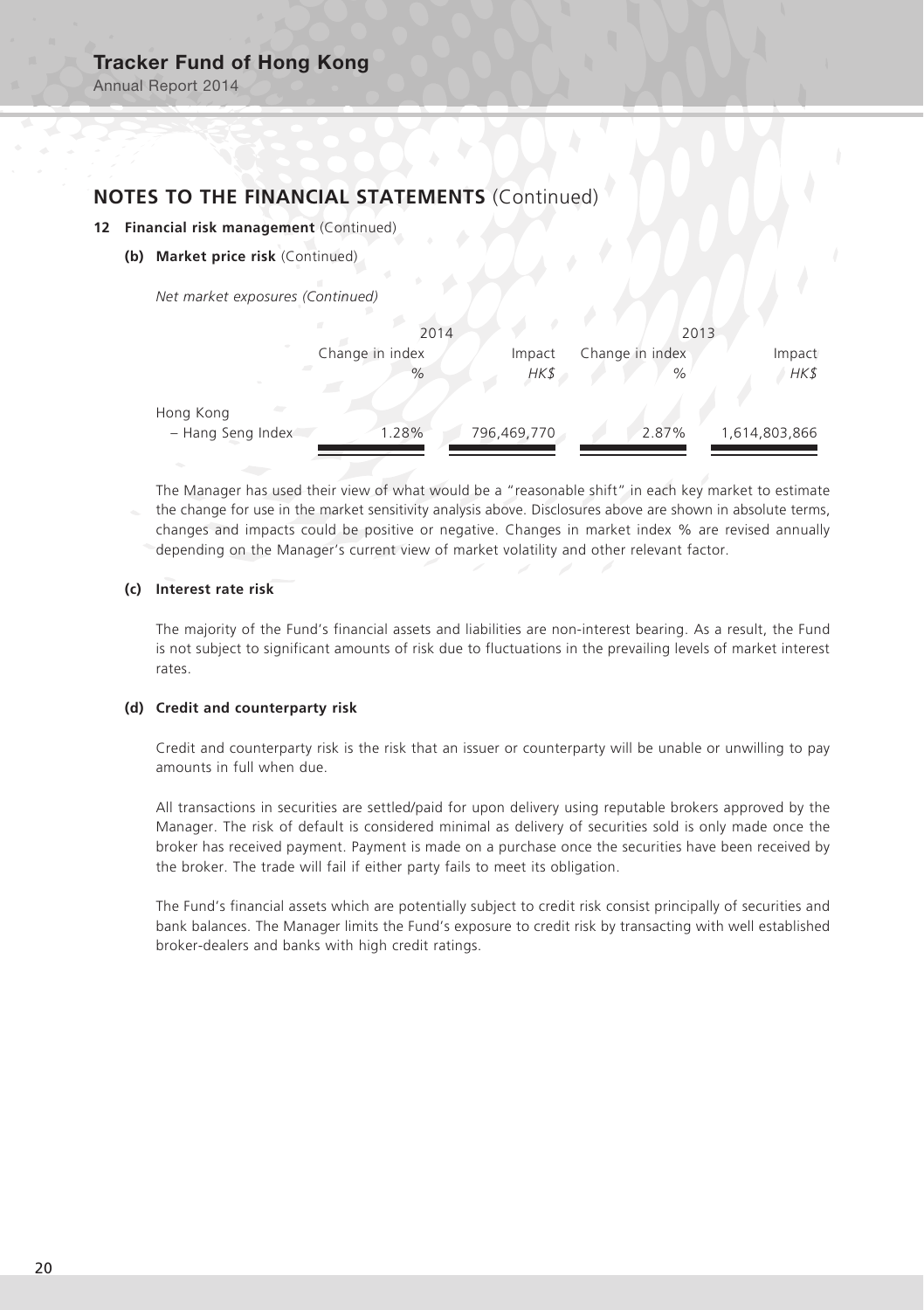#### **12 Financial risk management** (Continued)

#### **(d) Credit and counterparty risk** (Continued)

At 31st December 2014, investments and bank balances of HK\$62,234,555,447, HK\$50,357,124 and HK\$151,223,751 were placed with the custodian, The Hongkong and Shanghai Banking Corporation Limited and Standard Chartered (Hong Kong) Limited Bank respectively (2013: HK\$56,419,055,029 were place with the custodian). The credit rating of the counterparties issued by Moody's was as follows:

|                                                     | 2014            | 2013 |
|-----------------------------------------------------|-----------------|------|
| Investment and Cash held with State Street Bank and |                 |      |
| <b>Trust Company</b>                                | Aa3             | Aa3  |
| Cash held with The Hongkong and Shanghai Banking    |                 |      |
| Corporation Limited                                 | Aa <sub>2</sub> | N/A  |
| Cash held with Standard Chartered Bank (Hong Kong)  |                 |      |
| Limited                                             | Aa3             | N/A  |
|                                                     |                 |      |

Accordingly, the Manager considers the Fund has no significant credit risk.

The maximum exposure to credit risk as at 31 December 2014 and 2013 is the carrying amount of the financial assets as shown on the Statement of Net Assets.

The Manager considers none of the assets is impaired nor past due but not impaired.

#### **(e) Currency risk**

Currency risk is the risk that the value of financial instruments will fluctuate due to changes in foreign exchange rates.

The Fund has no significant currency risk as substantially all assets and liabilities are denominated in Hong Kong dollars, the Fund's functional and presentation currency.

#### **(f) Liquidity risk**

Liquidity risk is the risk that an entity will encounter difficulty in settling a liability, including a redemption request.

The Fund invests the majority of its assets in investments that are traded in an active market and can be readily disposed of. The Fund's securities are considered readily realizable, as they are listed on the Hong Kong Stock Exchange. It is the intent of the Manager to monitor the Fund's liquidity position on a daily basis.

The following table gives the contractual undiscounted cash-flow projection of the Fund's financial liabilities. Balances due within 12 months equal their carrying balances, as the impact of discounting is not significant.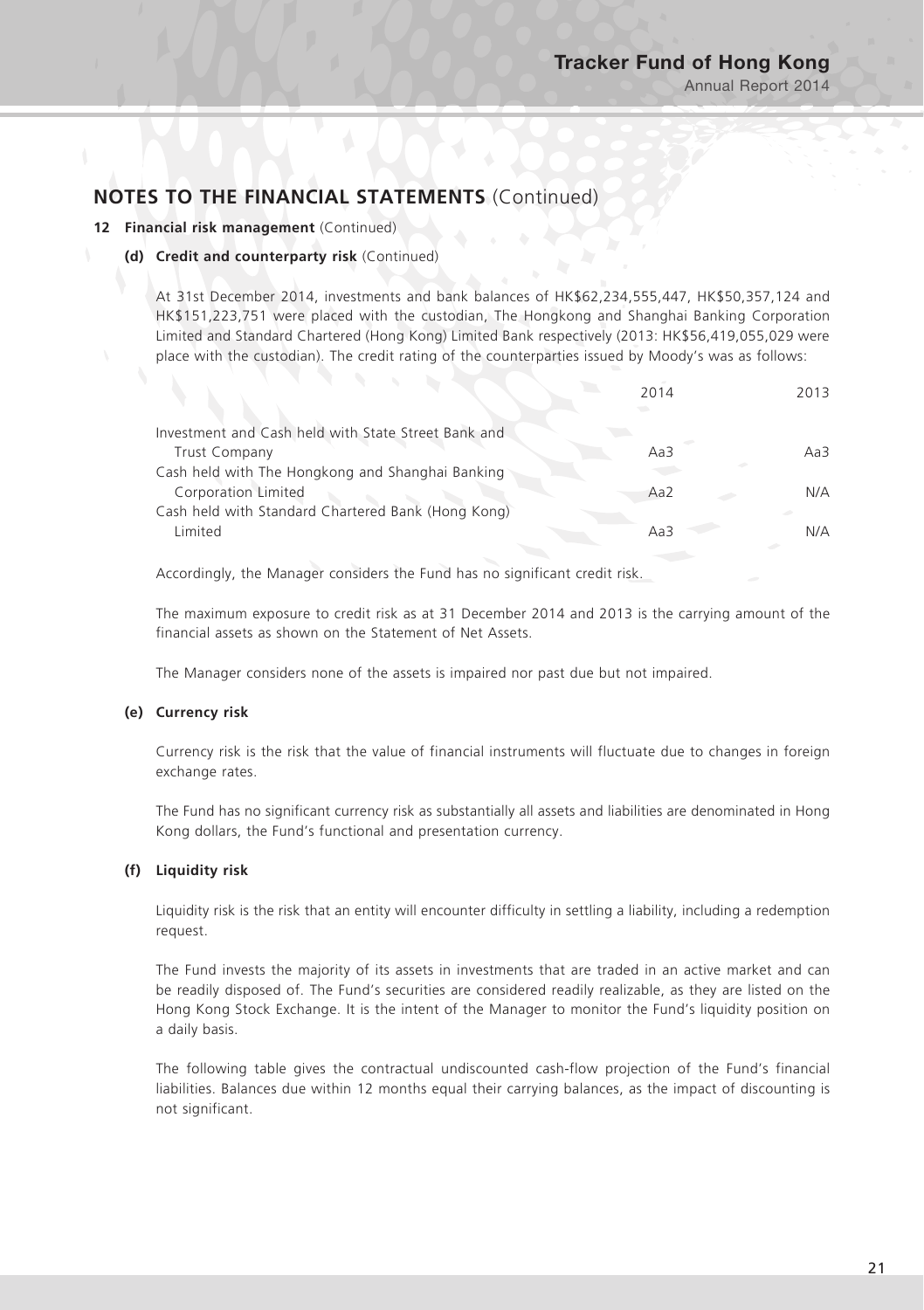Annual Report 2014

# **NOTES TO THE FINANCIAL STATEMENTS** (Continued)

### **12 Financial risk management** (Continued)

**(f) Liquidity risk** (Continued)

*Maturity analysis*

|                                                                               | Less than<br>1 month | 1-3 months | Total          |
|-------------------------------------------------------------------------------|----------------------|------------|----------------|
|                                                                               | HK\$                 | HK\$       | HK\$           |
| At 31st December 2014                                                         |                      |            |                |
| Management fee payable                                                        |                      | 5,680,137  | 5,680,137      |
| Trustee fee payable                                                           |                      | 5,680,137  | 5,680,137      |
| Index license fee payable                                                     | 2,273,836            |            | 2,273,836      |
| Registrar fee payable                                                         | 140,120              |            | 140,120        |
| Amounts payable on redemption of units                                        | 2,728,453            |            | 2,728,453      |
| Other accounts payables and accruals                                          | 200,078              | 1,084,262  | 1,284,340      |
| Net assets attributable to holders of                                         |                      |            |                |
| redeemable units                                                              | 62,418,500,671       |            | 62,418,500,671 |
| <b>Total financial liabilities</b>                                            | 62,423,843,158       | 12,444,536 | 62,436,287,694 |
| At 31st December 2013                                                         |                      |            |                |
| Management fee payable                                                        |                      | 5,444,657  | 5,444,657      |
| Trustee fee payable                                                           |                      | 5,444,657  | 5,444,657      |
| Index license fee payable                                                     | 2,166,442            |            | 2,166,442      |
| Registrar fee payable                                                         | 128,751              |            | 128,751        |
| Other accounts payables and accruals<br>Net assets attributable to holders of | 317,547              | 1,239,432  | 1,556,979      |
| redeemable units                                                              | 56,404,449,270       |            | 56,404,449,270 |
| <b>Total financial liabilities</b>                                            | 56,407,062,010       | 12,128,746 | 56,419,190,756 |

Units are redeemed on demand at the unitholder's option. However, the Manager do not envisage that the contractual maturity disclosed in the table above will be representative of the actual cash outflows, as unitholders typically retain the units for the medium to long term.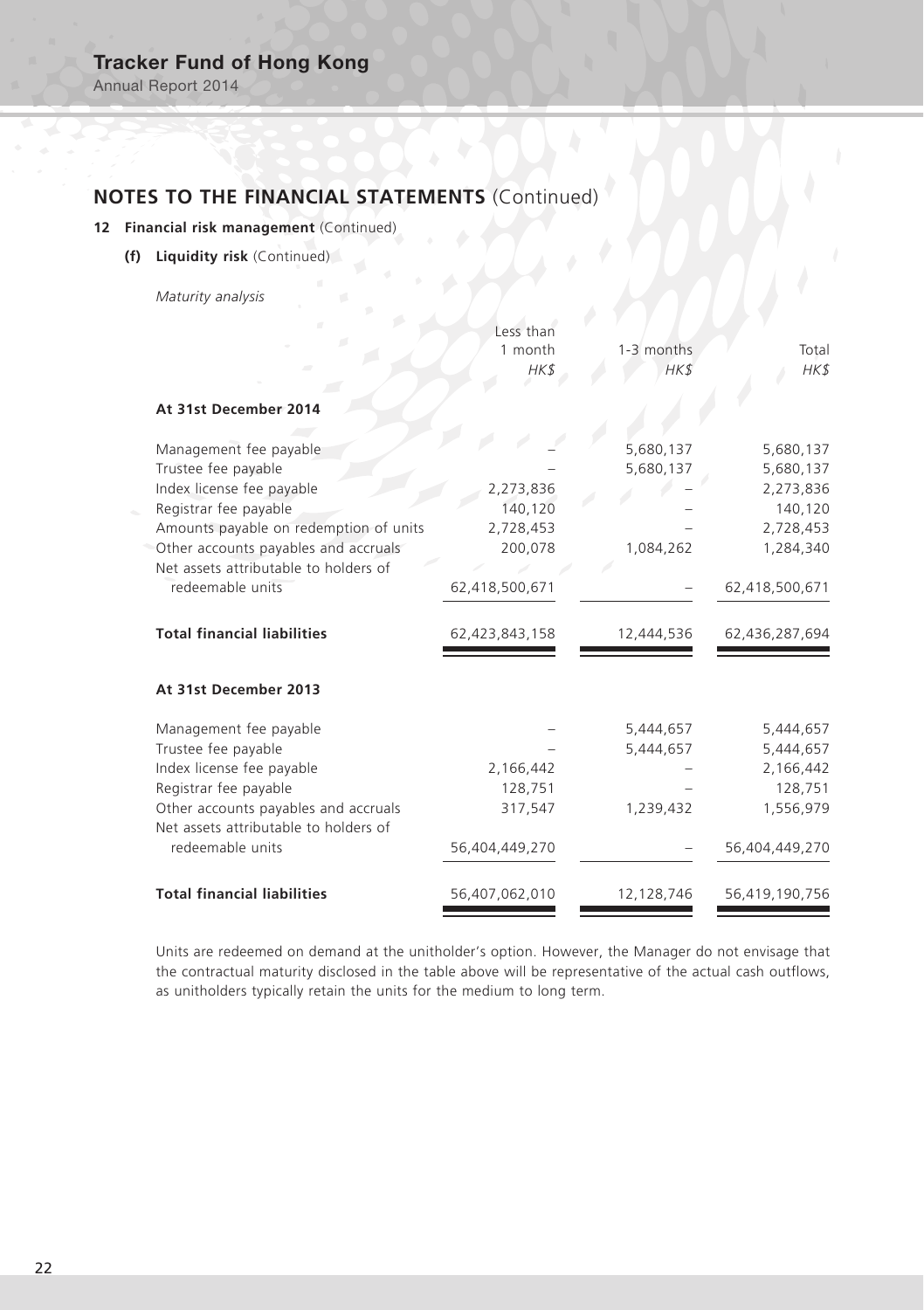#### **12 Financial risk management** (Continued)

#### **(f) Liquidity risk** (Continued)

The Fund manages its liquidity risk by investing in securities that it expects to be able to liquidate within 7 days or less. The following table illustrates the expected liquidity of assets held at 31 December:

|      |  |  |                  | 7 days to less than |                |
|------|--|--|------------------|---------------------|----------------|
|      |  |  | Less than 7 days | 1 month             | Total          |
|      |  |  | HK\$             | HK\$                | HK\$           |
| 2014 |  |  | 62,436,151,322   |                     | 62,436,151,322 |
|      |  |  |                  |                     |                |
| 2013 |  |  | 56,419,055,029   |                     | 56,419,055,029 |
|      |  |  |                  |                     |                |

#### **(g) Capital risk management**

The Fund's objective is to provide investment results that closely correspond to the performance of the Hang Seng Index. The Manager may:

- Redeem and issue new units in accordance with the constitutive documents of the Fund, which include the ability to amend the Creation Unit and Redemption Unit size upon the approval of the Trustee and Supervisory Committee;
- Exercise discretion when determining the amount of distributions of the Fund to holders of redeemable units; and
- Suspend the creation and redemption of units under certain circumstances stipulated in the prospectus.

Units are issued through an in-kind creation of an Index Basket with the remaining balances in cash and are not through a cash subscription only. Units are redeemed in-kind with the remaining balances in cash and are not redeemable for cash only.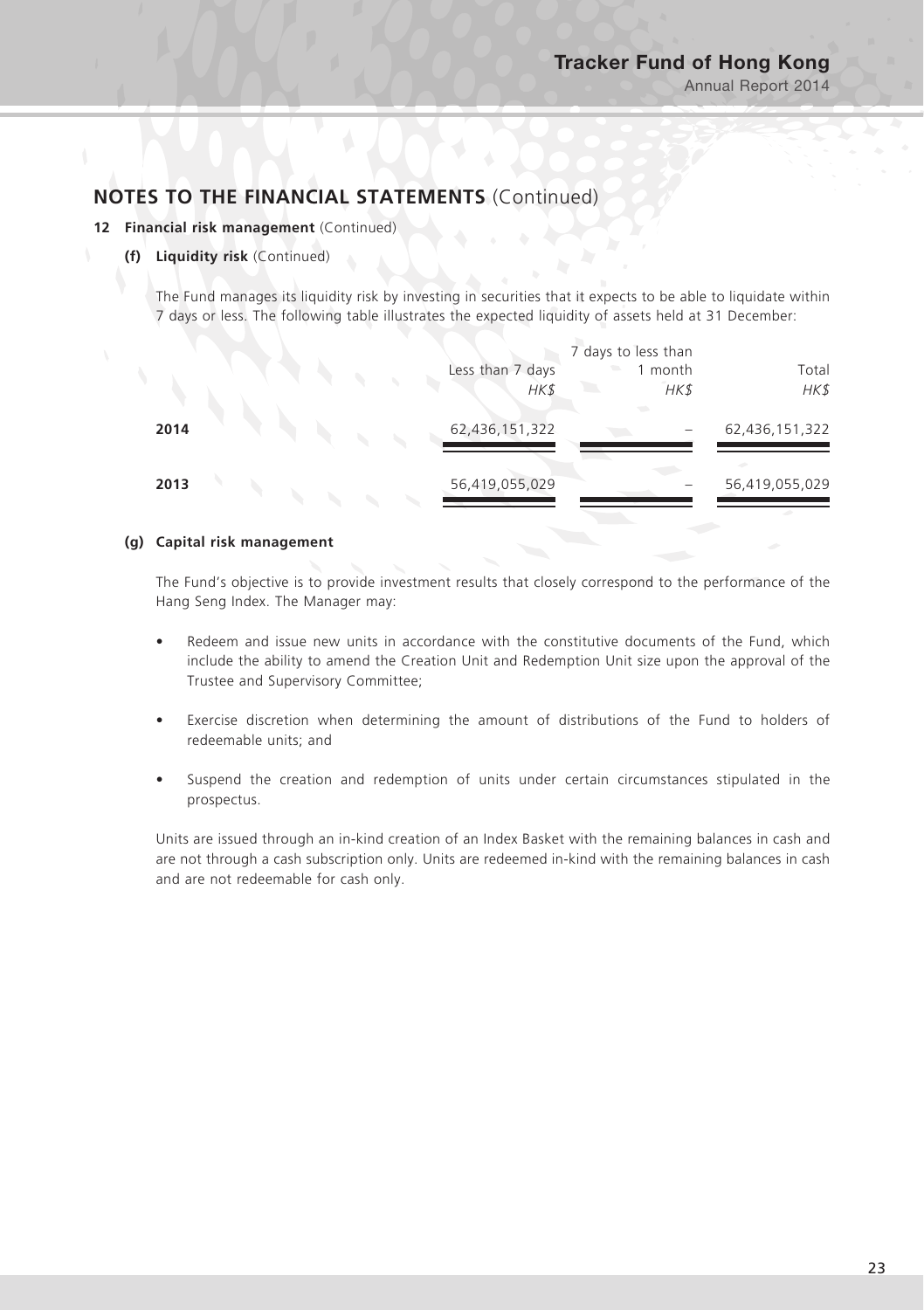Annual Report 2014

# **NOTES TO THE FINANCIAL STATEMENTS** (Continued)

#### **12 Financial risk management** (Continued)

#### **(h) Fair value estimation**

The fair value of financial assets and liabilities traded in active markets (such as publicly traded derivatives and trading securities) are based on quoted market prices at the close of trading on the year end date.

A financial instrument is regarded as quoted in an active market if quoted prices are readily and regularly available from an exchange, dealer, broker, industry group, pricing service, or regulatory agency, and those prices represent actual and regularly occurring market transactions on an arm's length basis.

The carrying value less impairment provision of other receivables and payables are assumed to approximate their fair values. The fair value of financial liabilities for disclosure purposes is estimated by discounting the future contractual cash flows at the current market interest rate that is available to the Fund for similar financial instruments. similar financial instruments.

HKFRS 13 requires the Fund to classify fair value measurements using a fair value hierarchy that reflects the significance of the inputs used in making the measurements. The fair value hierarchy has the following levels:

- Quoted prices (unadjusted) in active markets for identical assets or liabilities (level 1).
- Inputs other than quoted prices included within level 1 that are observable for the asset or liability, either directly (that is, as prices) or indirectly (that is, derived from prices) (level 2).
- Inputs for the asset or liability that are not based on observable market data (that is, unobservable inputs) (level 3).

The level in the fair value hierarchy within which the fair value measurement is categorized in its entirety is determined on the basis of the lowest level input that is significant to the fair value measurement in its entirety. For this purpose, the significance of an input is assessed against the fair value measurement in its entirety. If a fair value measurement uses observable inputs that require significant adjustment based on unobservable inputs, that measurement is a level 3 measurement. Assessing the significance of a particular input to the fair value measurement in its entirety requires judgment, considering factors specific to the asset or liability.

The determination of what constitutes "observable" requires significant judgment by the Fund. The Fund considers observable data to be that market data that is readily available, regularly distributed or updated, reliable and verifiable, not proprietary, and provided by independent sources that are actively involved in the relevant market.

The following table analyses within the fair value hierarchy the Fund's investments (by class) measured at fair value at 31st December 2014 and 2013.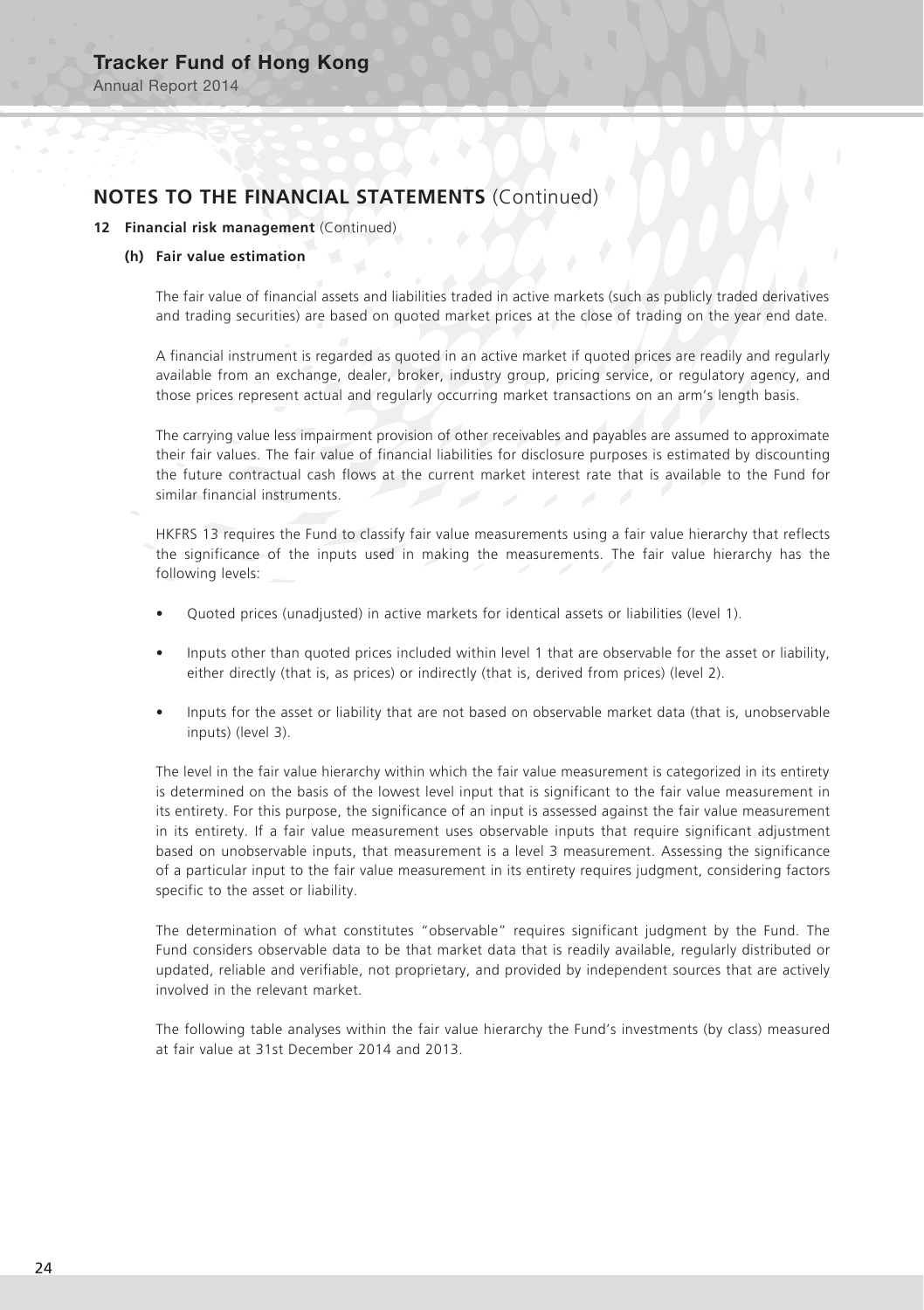#### **12 Financial risk management** (Continued)

#### **(h) Fair value estimation** (Continued)

All fair value measurements disclosed are recurring fair value measurements.

|                                                              | Level 1<br>HK\$ | Level 2<br>$H K$ \$ | Level 3<br>HK\$ | Total balance<br>HK\$ |
|--------------------------------------------------------------|-----------------|---------------------|-----------------|-----------------------|
| At 31st December 2014<br>Assets                              |                 |                     |                 |                       |
| Financial assets held for<br>trading:                        |                 |                     |                 |                       |
| - Equity securities                                          | 62,224,200,759  |                     |                 | 62,224,200,759        |
| At 31st December 2013<br>Assets                              |                 |                     |                 |                       |
| Financial assets held for<br>trading:<br>- Equity securities | 56,264,943,068  |                     |                 | 56,264,943,068        |

Investments whose values are based on quoted market prices in active markets, and therefore classified within level 1, include active listed equities. The Fund does not adjust the quoted price for these instruments.

Financial instruments that trade in markets that are not considered to be active but are valued based on quoted market prices, dealer quotations or alternative pricing sources supported by observable inputs are classified within level 2. As of 31st December 2014 and 2013, the Fund did not hold any investments classified in level 2.

Investments classified within level 3 have significant unobservable inputs, as they trade infrequently. As of 31st December 2014 and 2013, the Fund did not hold any investments classified in level 3.

For the years ended 31st December 2014 and 2013, there were no transfers of financial instruments between levels.

The assets and liabilities included in the Statement of Net Assets except investments are carried at amortized cost; their carrying values are a reasonable approximation of fair value.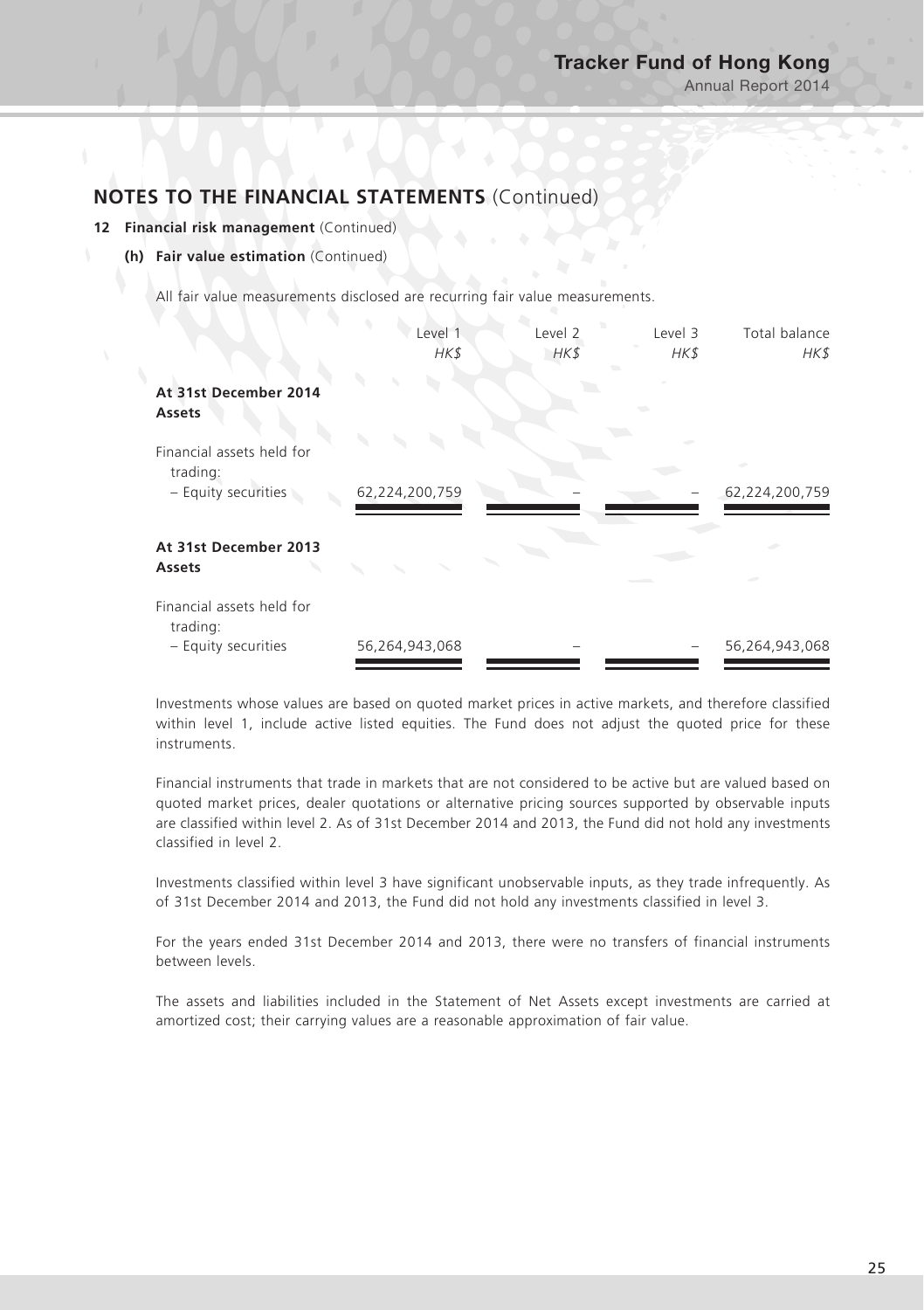Annual Report 2014

# **NOTES TO THE FINANCIAL STATEMENTS** (Continued)

### **13 Distributions**

|                                                                                                                                 | 2014<br>HK\$  | 2013<br>HK\$  |
|---------------------------------------------------------------------------------------------------------------------------------|---------------|---------------|
| Interim distribution                                                                                                            |               |               |
| - HK\$0.15 on 2,549,992,500 units paid on 31st May 2013                                                                         |               | 382,498,875   |
| - HK\$0.15 on 2,407,992,500 units paid on 30th May 2014                                                                         | 361,198,875   |               |
| Final distribution<br>- HK\$0.58 on 2,441,992,500 units paid<br>on 29th November 2013<br>- HK\$0.69 on 2,442,992,500 units paid |               | 1,416,355,650 |
| on 28th November 2014                                                                                                           | 1,685,664,825 |               |
|                                                                                                                                 |               |               |
| <b>Total distributions</b>                                                                                                      | 2,046,863,700 | 1,798,854,525 |
|                                                                                                                                 |               |               |

#### **14 Segment information**

The Manager makes the strategic resource allocations on behalf of the Fund. The Fund has determined the operating segments based on the reports reviewed by the Manager, which are used to make strategic decisions.

The Manager is responsible for the Fund's entire portfolio and considers the business to have a single operating segment. The Manager's asset allocation decisions are based on a single, integrated investment strategy and the Fund's performance is evaluated on an overall basis.

The Fund trades in the constituent shares of the Hang Seng Index with the objective to provide investment results that closely correspond to the performance of the Index.

The internal reporting provided to the Manager for the Fund's assets, liabilities and performance is prepared on a consistent basis with the measurement and recognition principles of HKFRS.

There were no changes in the reportable segment during the year.

The Fund is domiciled in Hong Kong. All of the Fund's income is from investments in entities listed in Hong Kong.

The Fund has no assets classified as non-current assets. The Fund has a diversified portfolio of investments. During the year ended 31st December 2014, there were thirteen investments which each accounted for more than 10% of the Fund's net income (2013: six). Please refer to note 11 for investment holdings account for more than 10% of the Fund's net assets.

The Fund also has a diversified unitholder population. However, as at 31st December 2014 and 2013, there was one nominee company that held more than 10% of the Fund's net assets. The nominee company's holdings were 85.96% as at 31st December 2014 and 82.36% as at 31st December 2013.

#### **15 Approval of financial statements**

The financial statements were approved by the Trustee and the Manager on 24th April 2015.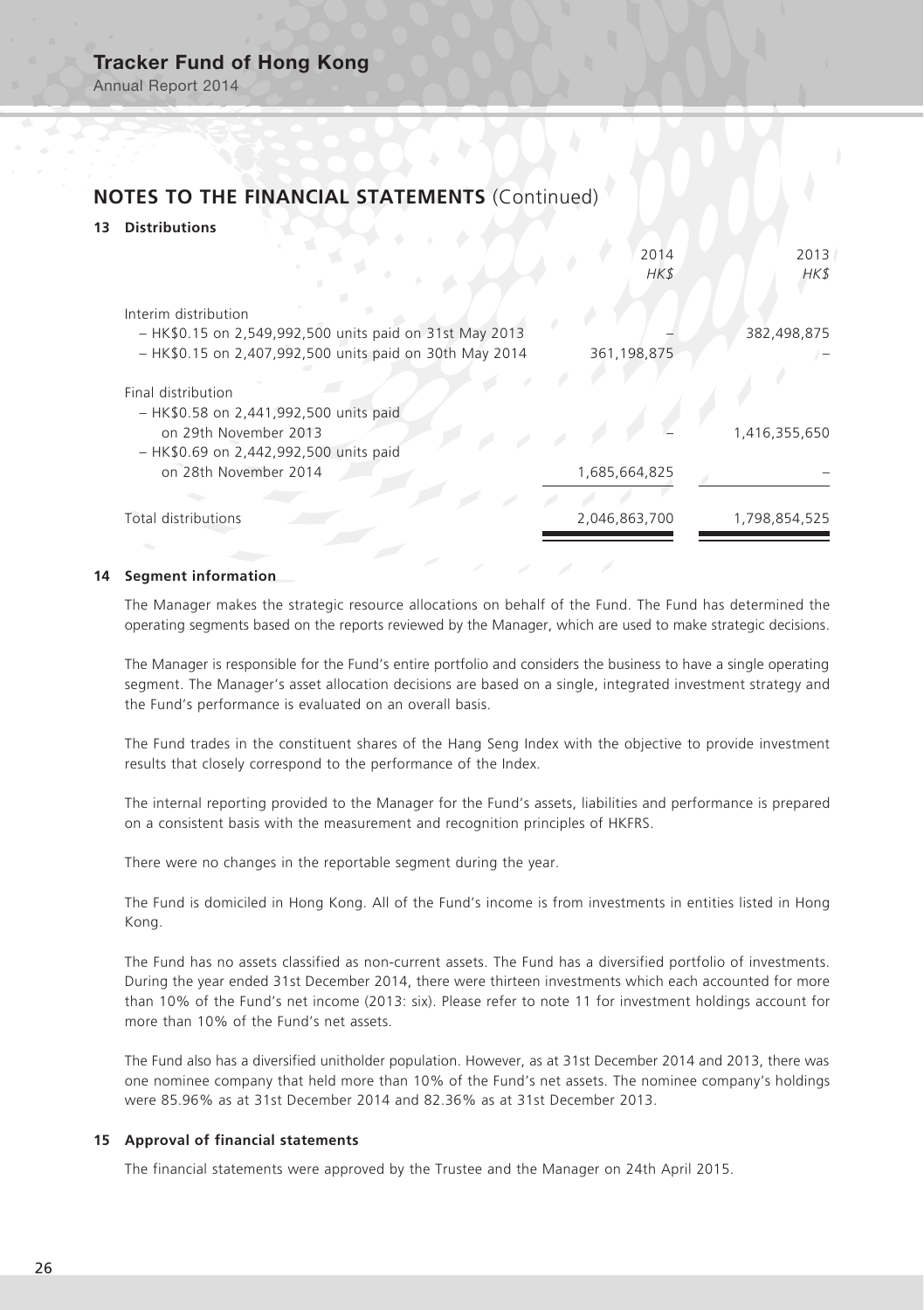Annual Report 2014

# **INVESTMENT PORTFOLIO (UNAUDITED)**

*AS AT 31ST DECEMBER 2014*

|                                                                                                                                                                                                                                                                                                                                                                                                                           | Holdings                                                                                                                                                               | Fair value<br>HK\$                                                                                                                                                                                                 | % of net<br>assets                                                                                     |
|---------------------------------------------------------------------------------------------------------------------------------------------------------------------------------------------------------------------------------------------------------------------------------------------------------------------------------------------------------------------------------------------------------------------------|------------------------------------------------------------------------------------------------------------------------------------------------------------------------|--------------------------------------------------------------------------------------------------------------------------------------------------------------------------------------------------------------------|--------------------------------------------------------------------------------------------------------|
| <b>Hong Kong</b>                                                                                                                                                                                                                                                                                                                                                                                                          |                                                                                                                                                                        |                                                                                                                                                                                                                    |                                                                                                        |
| Listed investments (99.69%)                                                                                                                                                                                                                                                                                                                                                                                               |                                                                                                                                                                        |                                                                                                                                                                                                                    |                                                                                                        |
| Equities (99.69%)                                                                                                                                                                                                                                                                                                                                                                                                         |                                                                                                                                                                        |                                                                                                                                                                                                                    |                                                                                                        |
| Properties (10.96%)<br>Cheung Kong (Holdings) Ltd.<br>China Overseas Land & Investment Ltd.<br>China Resources Land Ltd.<br>Hang Lung Properties Ltd.<br>Henderson Land Development Co. Ltd.<br>New World Development Co. Ltd.<br>Sino Land Co. Ltd.<br>Sun Hung Kai Properties Ltd.<br>The Link Real Estate Investment Trust<br>Wharf (Holdings) Ltd.                                                                    | 11,108,905<br>32,669,467<br>16,315,046<br>17,925,978<br>8,393,456<br>41,553,743<br>24,046,713<br>10,893,170<br>18,327,220<br>10,899,721                                | 1,447,490,321<br>753,031,214<br>333,642,691<br>389,890,021<br>455,764,661<br>370,659,388<br>301,064,847<br>1,288,662,011<br>889,786,531<br>610,384,376                                                             | 2.32<br>1.21<br>0.54<br>0.62<br>0.73<br>0.59<br>0.48<br>2.06<br>1.43<br>0.98                           |
|                                                                                                                                                                                                                                                                                                                                                                                                                           |                                                                                                                                                                        | 6,840,376,061                                                                                                                                                                                                      | 10.96                                                                                                  |
| Finance (47.16%)<br>AIA Group Ltd.<br>Bank of China Ltd.<br>BOC Hong Kong (Holdings) Ltd.<br>Bank of Communications Co. Ltd.<br>Bank of East Asia Ltd.<br>China Construction Bank Corporation<br>China Life Insurance Co. Ltd.<br>Hang Seng Bank Ltd.<br>Hong Kong Exchanges and Clearing Ltd.<br><b>HSBC Holdings Plc</b><br>Industrial and Commercial Bank of China Ltd.<br>Ping An Insurance (Group) Co. of China Ltd. | 96,282,579<br>635,013,742<br>29,579,773<br>69,967,083<br>11,170,732<br>672,622,704<br>59,481,045<br>6,112,974<br>8,869,714<br>106,055,859<br>589,721,106<br>16,261,402 | 4,154,593,284<br>2,775,010,053<br>767,595,109<br>506,561,681<br>349,085,375<br>4,284,606,624<br>1,811,197,820<br>789,796,241<br>1,522,929,894<br>7,848,133,566<br>3,337,821,460<br>1,286,276,898<br>29,433,608,005 | 6.66<br>4.45<br>1.23<br>0.81<br>0.56<br>6.86<br>2.90<br>1.27<br>2.44<br>12.57<br>5.35<br>2.06<br>47.16 |
| Utilities (4.89%)<br>China Resources Power Holdings Co. Ltd.<br>CLP Holdings Ltd.<br>Hong Kong and China Gas Co. Ltd.<br>Power Assets Holdings Ltd.                                                                                                                                                                                                                                                                       | 15,332,577<br>15,146,260<br>50,433,697<br>11,088,931                                                                                                                   | 306,651,540<br>1,018,585,985<br>895,702,459<br>834,442,058                                                                                                                                                         | 0.49<br>1.63<br>1.43<br>1.34                                                                           |

3,055,382,042 4.89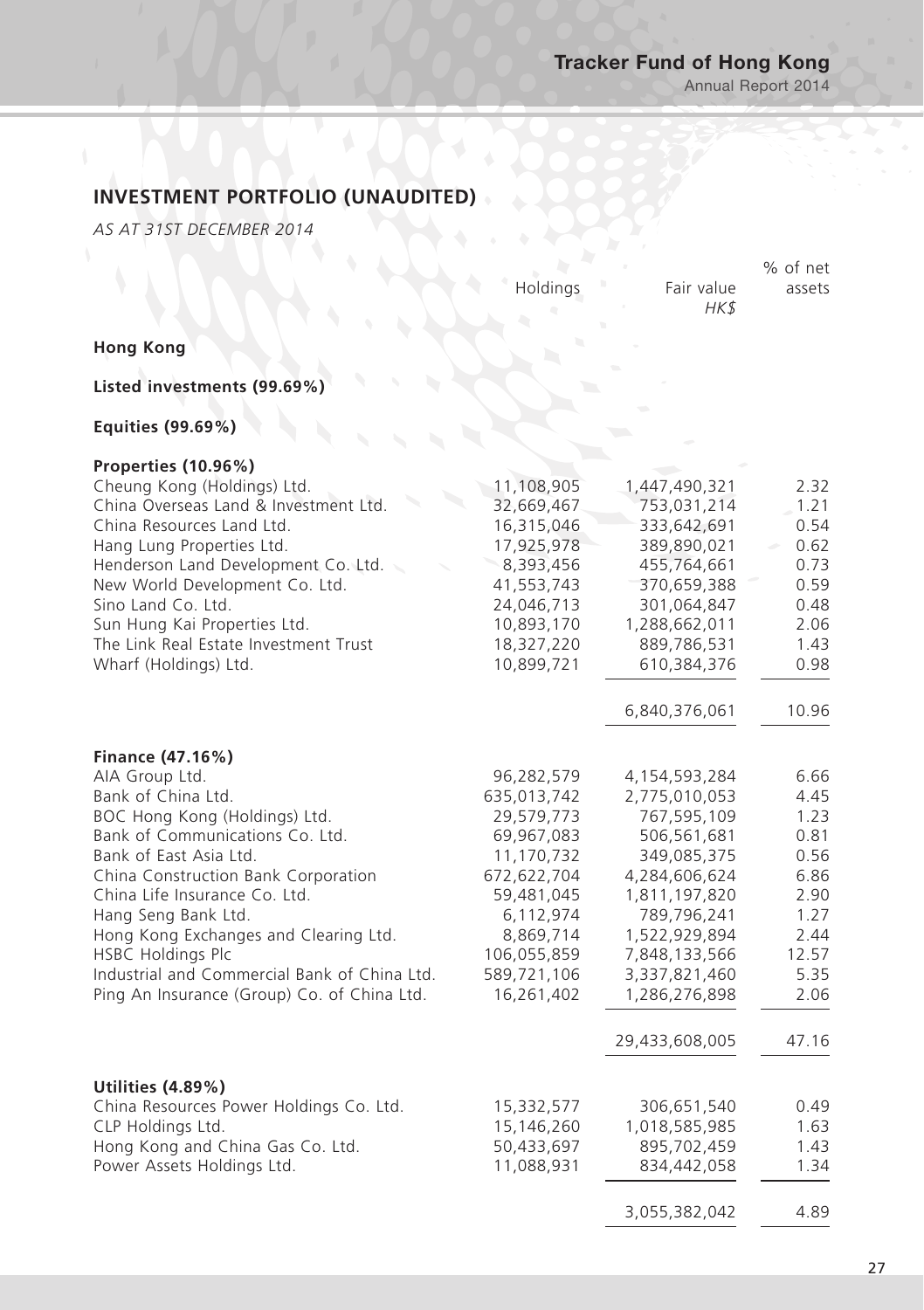Annual Report 2014

# **INVESTMENT PORTFOLIO (UNAUDITED)** (Continued)

*AS AT 31ST DECEMBER 2014*

|                                             |             |                | % of net |
|---------------------------------------------|-------------|----------------|----------|
|                                             | Holdings    | Fair value     | assets   |
|                                             |             | HK\$           |          |
|                                             |             |                |          |
| Commerce and Industry (36.68%)              |             |                |          |
| Belle International Holdings Ltd.           | 37,080,207  | 323,339,405    | 0.52     |
| Cathay Pacific Airways Ltd.                 | 9,516,188   | 160,823,577    | 0.26     |
| China Mengniu Dairy Co. Ltd.                | 10,958,115  | 350,659,680    | 0.56     |
| China Merchants Holdings (International)    |             |                |          |
| $Co.$ Ltd. $*$                              | 10,177,732  | 265,638,805    | 0.43     |
| China Mobile Ltd.                           | 48,848,080  | 4,420,751,240  | 7.08     |
| China Petroleum & Chemical Corporation      | 203,942,908 | 1,274,643,175  | 2.04     |
| China Resources Enterprise, Ltd.            | 9,748,867   | 158,321,600    | 0.25     |
| China Shenhua Energy Co. Ltd.               | 27,166,617  | 623,473,860    | 1.00     |
| China Unicom (Hong Kong) Ltd.               | 47,777,179  | 496,882,662    | 0.80     |
| CITIC Ltd.                                  | 39,813,185  | 526,330,306    | 0.84     |
| CNOOC Ltd.                                  | 142,755,779 | 1,490,370,333  | 2.39     |
| Galaxy Entertainment Group Ltd.             | 18,654,722  | 814,278,615    | 1.31     |
| Hengan International Group Co. Ltd.         | 6,374,175   | 516,626,884    | 0.83     |
| Hutchison Whampoa Ltd.                      | 17,039,588  | 1,520,783,229  | 2.44     |
| Kunlun Energy Co. Ltd.                      | 25,811,448  | 189, 197, 914  | 0.30     |
| Lenovo Group Ltd.                           | 45,755,260  | 466,703,652    | 0.75     |
| Li & Fung Ltd.                              | 46,779,562  | 339,619,620    | 0.54     |
| MTR Corporation Ltd.                        | 11,627,347  | 369,749,635    | 0.59     |
| PetroChina Co. Ltd.                         | 168,653,427 | 1,450,419,472  | 2.32     |
| Sands China Ltd.                            | 19,342,629  | 737,921,296    | 1.18     |
| Swire Pacific Ltd. 'A'                      | 4,705,271   | 475,232,371    | 0.76     |
| Tencent Holdings Ltd.                       | 44,910,081  | 5,052,384,112  | 8.09     |
| Tingyi (Cayman Islands) Holding Corporation | 15,675,490  | 277,769,683    | 0.45     |
| Want Want China Holdings Ltd.               | 58,015,022  | 592,913,525    | 0.95     |
|                                             |             |                |          |
|                                             |             | 22,894,834,651 | 36.68    |
| Total listed investments                    |             | 62,224,200,759 | 99.69    |
| Total investments, at cost                  |             | 58,791,080,889 |          |
|                                             |             |                |          |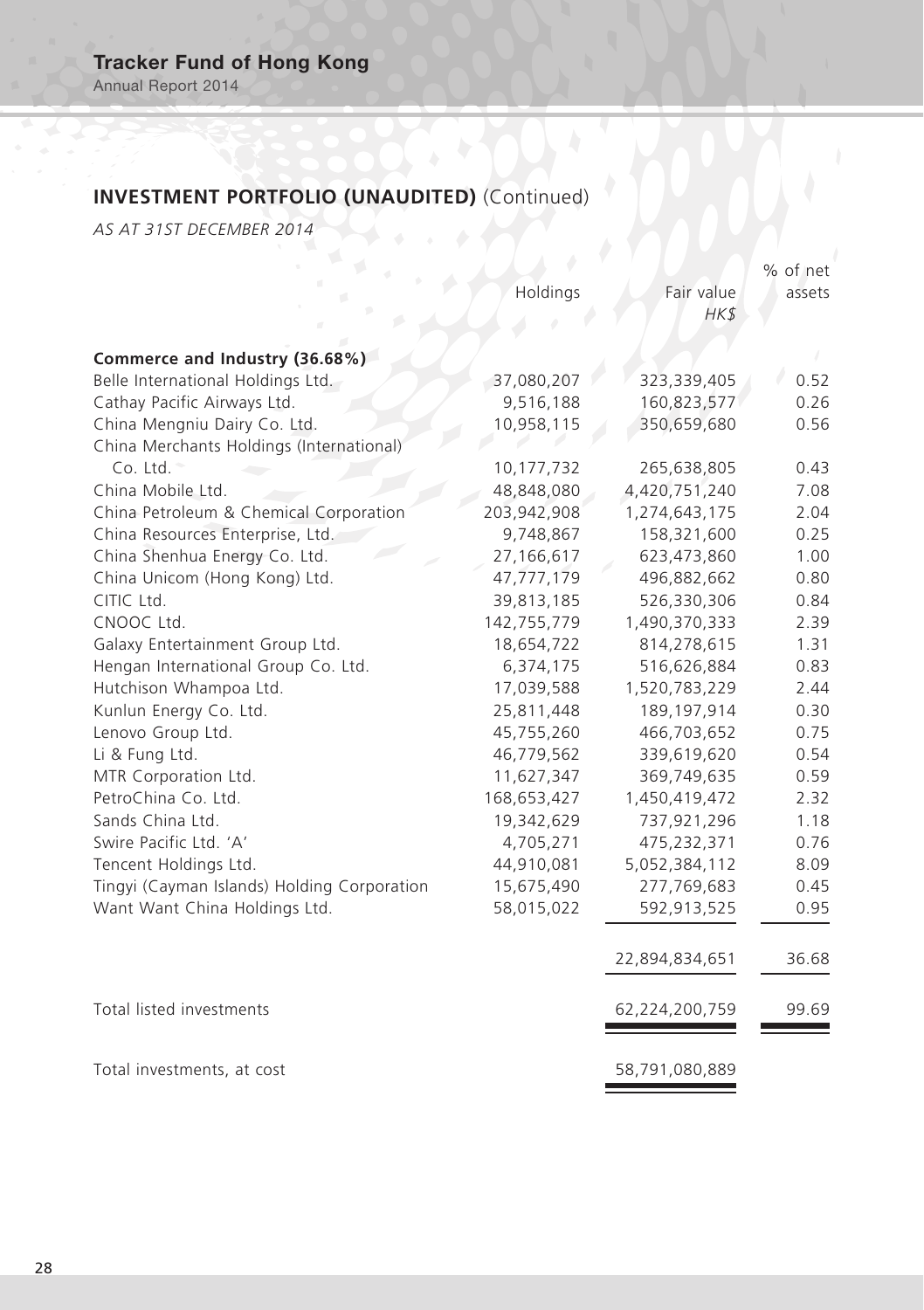# **STATEMENT OF MOVEMENTS IN INVESTMENT PORTFOLIO (UNAUDITED)**

*FOR THE YEAR ENDED 31ST DECEMBER 2014*

|                                                                                                                                                 | (UNAUDITED)<br>Holdings                               |                                                       |                                                                     |                                                       |
|-------------------------------------------------------------------------------------------------------------------------------------------------|-------------------------------------------------------|-------------------------------------------------------|---------------------------------------------------------------------|-------------------------------------------------------|
|                                                                                                                                                 | 31.12.2013                                            | <b>Additions</b>                                      | <b>Disposals</b>                                                    | 31.12.2014                                            |
| <b>Hong Kong</b><br><b>Listed investments</b><br><b>Equities</b>                                                                                |                                                       |                                                       |                                                                     |                                                       |
| <b>Properties</b><br>Cheung Kong (Holdings) Ltd.<br>China Overseas Land &                                                                       | 10,461,028                                            | 4,546,040                                             | (3,898,163)                                                         | 11,108,905                                            |
| Investment Ltd.<br>China Resources Land Ltd.<br>Hang Lung Properties Ltd.                                                                       | 30,725,969<br>15,384,170<br>17,037,290                | 13,306,669<br>6,644,834<br>7,296,392                  | (11, 363, 171)<br>(5,713,958)<br>(6,407,704)                        | 32,669,467<br>16,315,046<br>17,925,978                |
| Henderson Land Development<br>Co. Ltd.                                                                                                          | 7,041,357                                             | 3,927,452                                             | (2, 575, 353)                                                       | 8,393,456                                             |
| New World Development<br>Co. Ltd.                                                                                                               | 28,269,315                                            | 25,735,259                                            | (12, 450, 831)                                                      | 41,553,743                                            |
| New World Development<br>Co. Ltd., Right<br>Sino Land Co. Ltd.<br>Sun Hung Kai Properties Ltd.                                                  | 22,762,772<br>10,100,043                              | 9,893,486<br>9,748,384<br>5,210,463                   | (9,893,486)<br>(8,464,443)<br>(4, 417, 336)                         | 24,046,713<br>10,893,170                              |
| Sun Hung Kai Properties Ltd.,<br><b>Bonus Warrant</b>                                                                                           |                                                       | 846,861                                               | (846, 861)                                                          |                                                       |
| The Link Real Estate Investment<br>Trust<br>Wharf (Holdings) Ltd.                                                                               | 11,392,320                                            | 18,754,525<br>4,884,792                               | (427, 305)<br>(5, 377, 391)                                         | 18,327,220<br>10,899,721                              |
| <b>Finance</b><br>AIA Group Ltd.<br>Bank of China Ltd.<br>BOC Hong Kong (Holdings) Ltd.<br><b>Bank of Communications</b><br>Co. Ltd.            | 90,736,008<br>598,314,054<br>27,826,209<br>66,026,360 | 39,349,985<br>259,686,568<br>12,049,442<br>28,501,209 | (33,803,414)<br>(222, 986, 880)<br>(10, 295, 878)<br>(24, 560, 486) | 96,282,579<br>635,013,742<br>29,579,773<br>69,967,083 |
| Bank of East Asia Ltd.<br>China Construction Bank                                                                                               | 10,228,454                                            | 4,510,798                                             | (3,568,520)                                                         | 11,170,732                                            |
| Corporation<br>China Life Insurance Co. Ltd<br>Hang Seng Bank Ltd.                                                                              | 633,964,670<br>56,019,928<br>5,750,558                | 274,907,570<br>24,229,686<br>2,490,110                | (236, 249, 536)<br>(20, 768, 569)<br>(2, 127, 694)                  | 672,622,704<br>59,481,045<br>6,112,974                |
| Hong Kong Exchanges and<br>Clearing Ltd.<br><b>HSBC Holdings Plc</b>                                                                            | 8,250,553<br>100,180,700                              | 3,612,572<br>47,380,971                               | (2,993,411)<br>(41, 505, 812)                                       | 8,869,714<br>106,055,859                              |
| Industrial and Commercial Bank<br>of China Ltd.                                                                                                 | 523,050,095                                           | 262,155,671                                           | (195, 484, 660)                                                     | 589,721,106                                           |
| Ping An Insurance (Group)<br>Co. of China Ltd.                                                                                                  | 15,388,995                                            | 6,623,929                                             | (5,751,522)                                                         | 16,261,402                                            |
| <b>Utilities</b><br>China Resources Power Holdings<br>Co. Ltd.<br>CLP Holdings Ltd.<br>Hong Kong and China Gas                                  | 14,586,752<br>14,334,079                              | 6,239,333<br>6,169,972                                | (5,493,508)<br>(5,357,791)                                          | 15,332,577<br>15,146,260                              |
| Co. Ltd.<br>Power Assets Holdings Ltd.<br>Share Stapled Units jointly issued<br>by HK Electric Investments and<br>HK Electric Investments Ltd., | 43,380,800<br>10,428,822                              | 23,888,457<br>4,517,186                               | (16,835,560)<br>(3,857,077)                                         | 50,433,697<br>11,088,931                              |
| Right                                                                                                                                           |                                                       | 2,621,361                                             | (2,621,361)                                                         |                                                       |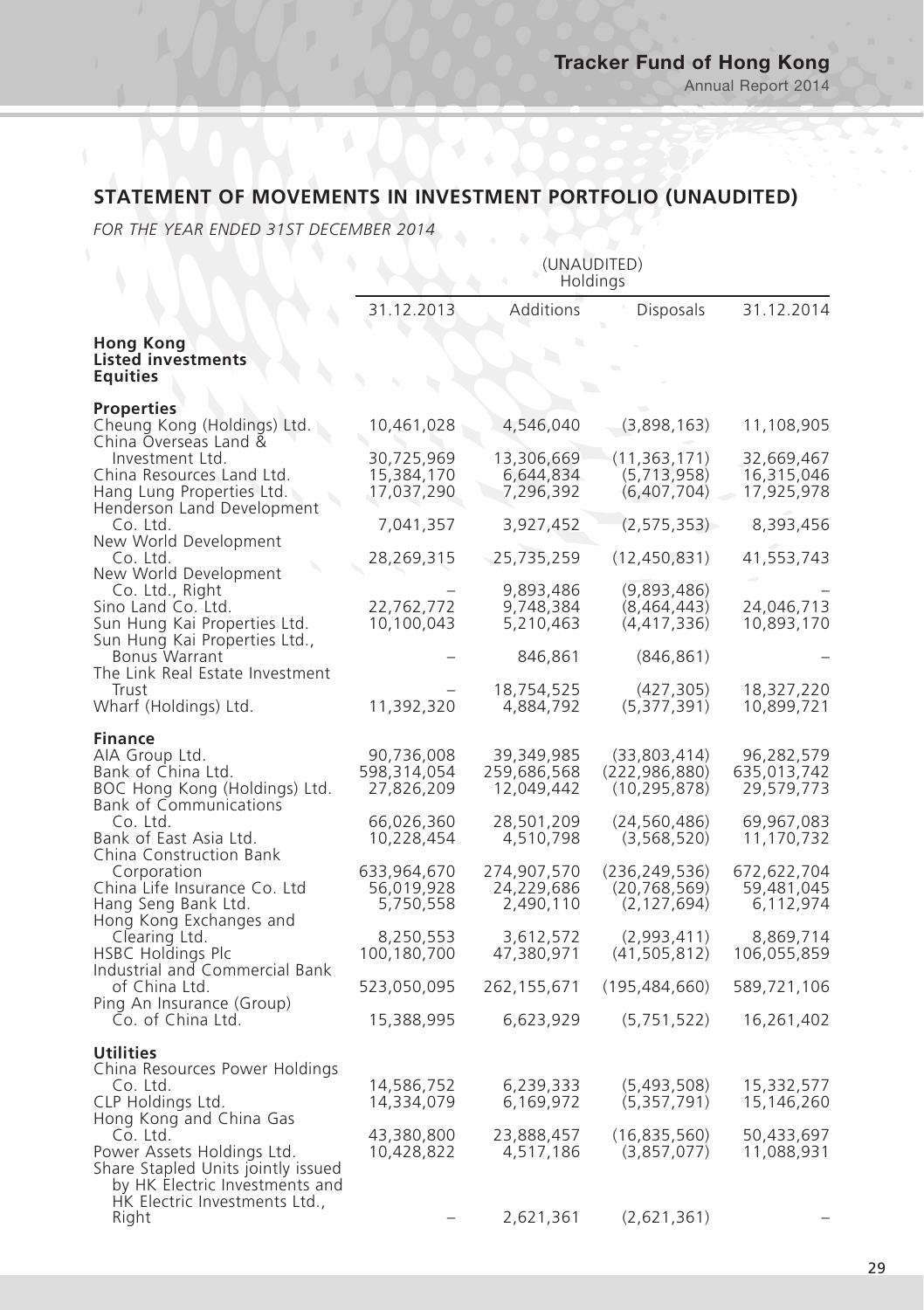# **STATEMENT OF MOVEMENTS IN INVESTMENT PORTFOLIO (UNAUDITED)**

(Continued)

*FOR THE YEAR ENDED 31ST DECEMBER 2014*

|                                   | (UNAUDITED)<br>Holdings |              |                  |             |  |
|-----------------------------------|-------------------------|--------------|------------------|-------------|--|
|                                   | 31.12.2013              | Additions    | <b>Disposals</b> | 31.12.2014  |  |
| <b>Commerce and Industry</b>      |                         |              |                  |             |  |
| Belle International Holdings Ltd. | 35,300,188              | 15,104,785   | (13, 324, 766)   | 37,080,207  |  |
| Cathay Pacific Airways Ltd.       | 9,044,772               | 3,842,869    | (3, 371, 453)    | 9,516,188   |  |
| China Coal Energy Co. Ltd.        | 31,134,813              | 3,984,898    | (35, 119, 711)   |             |  |
| China Mengniu Dairy Co. Ltd.      |                         | 13,732,882   | (2,774,767)      | 10,958,115  |  |
| China Merchants Holdings          |                         |              |                  |             |  |
| (International) Co. Ltd.          | 8,496,160               | 4,646,326    | (2,964,754)      | 10,177,732  |  |
| Mandatory Convertible Securities  |                         |              |                  |             |  |
| issued by China Merchants         |                         |              |                  |             |  |
| Holdings (International)          |                         |              |                  |             |  |
| Co. Ltd., Right                   |                         | 1,699,702    | (1,699,702)      |             |  |
| China Mobile Ltd.                 | 45,432,405              | 19,942,758   | (16, 527, 083)   | 48,848,080  |  |
| China Petroleum & Chemical        |                         |              |                  |             |  |
| Corporation                       | 192,042,084             | 83,472,280   | (71, 571, 456)   | 203,942,908 |  |
| China Resources Enterprise, Ltd.  | 9,201,279               | 3,914,604    | (3,367,016)      | 9,748,867   |  |
| China Shenhua Energy Co. Ltd.     | 25,550,621              | 11,066,506   | (9,450,510)      | 27,166,617  |  |
| China Unicom (Hong Kong) Ltd.     | 44,836,980              | 19,366,951   | (16, 426, 752)   | 47,777,179  |  |
| CITIC Ltd.                        | 12,481,698              | 34, 347, 229 | (7,015,742)      | 39,813,185  |  |
| CNOOC Ltd.                        | 134,501,912             | 58,396,001   | (50, 142, 134)   | 142,755,779 |  |
| COSCO Pacific Ltd.                | 12,724,282              | 5,372,868    | (18,097,150)     |             |  |
| Galaxy Entertainment Group Ltd.   | 17,456,116              | 7,616,856    | (6,418,250)      | 18,654,722  |  |
| Hengan International Group        |                         |              |                  |             |  |
| Co. Ltd.                          | 6,078,999               | 2,603,028    | (2,307,852)      | 6,374,175   |  |
| Hutchison Whampoa Ltd.            | 16,050,839              | 6,971,017    | (5,982,268)      | 17,039,588  |  |
| Kunlun Energy Co. Ltd.            | 24,506,049              | 10,508,253   | (9, 202, 854)    | 25,811,448  |  |
| Lenovo Group Ltd.                 | 50,719,072              | 20,177,043   | (25, 140, 855)   | 45,755,260  |  |
| Li & Fung Ltd.                    | 43,945,781              | 61,453,813   | (58, 620, 032)   | 46,779,562  |  |
| MTR Corporation Ltd.              | 10,928,025              | 4,722,119    | (4,022,797)      | 11,627,347  |  |
| PetroChina Co. Ltd.               | 158,841,545             | 69,013,637   | (59, 201, 755)   | 168,653,427 |  |
| Sands China Ltd.                  | 18,282,942              | 7,876,812    | (6, 817, 125)    | 19,342,629  |  |
| Swire Pacific Ltd. 'A'            | 4,783,812               | 2,049,540    | (2, 128, 081)    | 4,705,271   |  |
| Tencent Holdings Ltd.             | 8,400,967               | 52,882,074   | (16, 372, 960)   | 44,910,081  |  |
| Tencent Holdings Ltd., Temp       |                         |              |                  |             |  |
| Trading                           |                         | 41,697,480   | (41, 697, 480)   |             |  |
| Tingyi (Cayman Islands) Holding   |                         |              |                  |             |  |
| Corporation                       | 14,750,777              | 6,378,742    | (5,454,029)      | 15,675,490  |  |
| Want Want China Holdings Ltd.     | 54,668,847              | 23,668,314   | (20, 322, 139)   | 58,015,022  |  |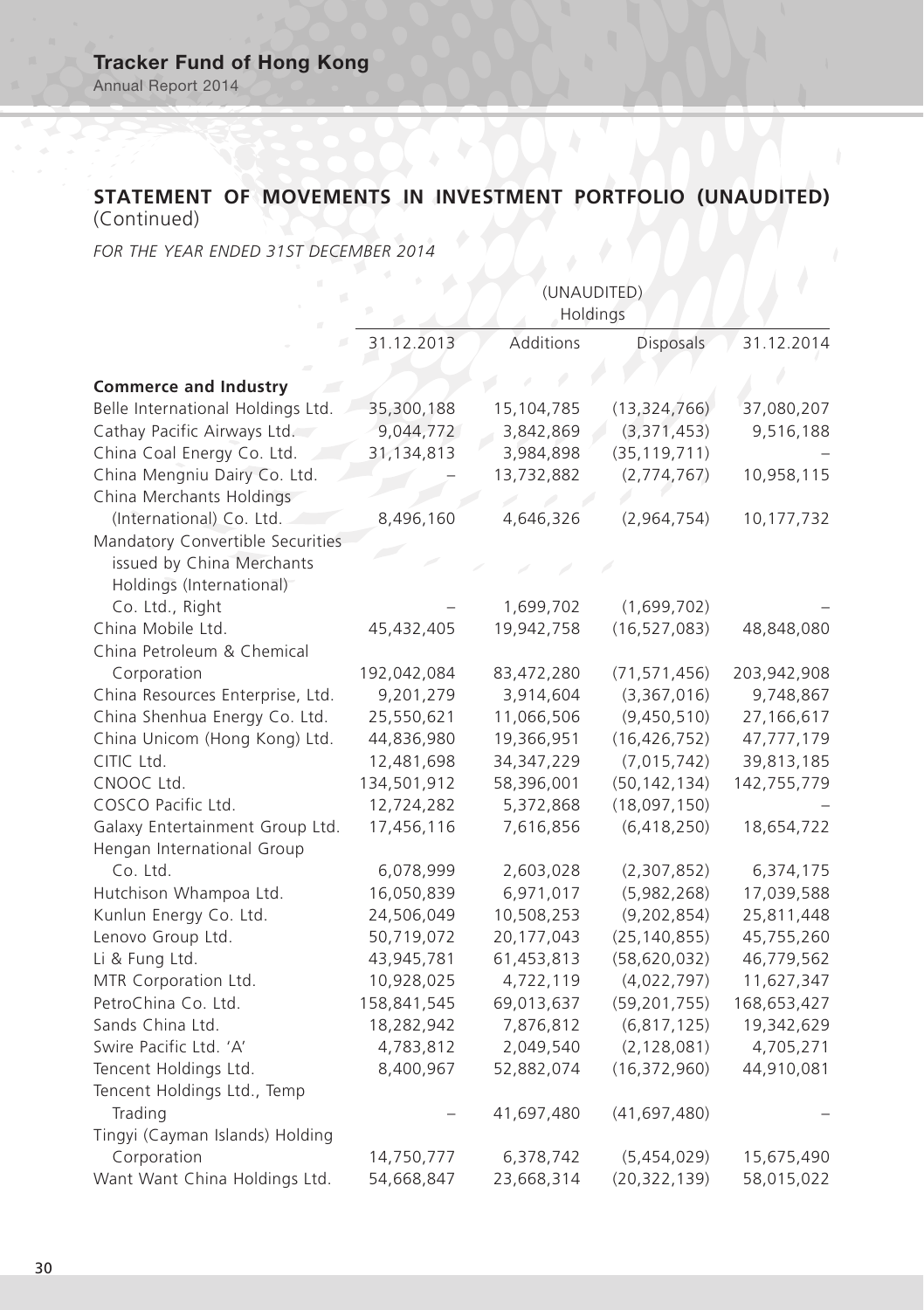Annual Report 2014

# **PERFORMANCE RECORD (UNAUDITED)**

#### **Net asset values**

|                                |  | Net asset value |          | Net asset value |
|--------------------------------|--|-----------------|----------|-----------------|
|                                |  |                 | per unit | of the Fund     |
|                                |  |                 | HK\$     | HK\$            |
|                                |  |                 |          |                 |
| At end of financial year dated |  |                 |          |                 |
| 31st December 2012             |  |                 | 22.85    | 56,898,902,807  |
| 31st December 2013             |  |                 | 23.49    | 56,404,449,270  |
| 31st December 2014             |  |                 | 23.84    | 62,418,500,671  |
|                                |  |                 |          |                 |

### **Highest and lowest net asset value per unit for the past 10 years**

|                        | Highest net asset<br>value per unit<br>HK\$ | Lowest net asset<br>value per unit<br>HK\$ |
|------------------------|---------------------------------------------|--------------------------------------------|
| Financial period ended |                                             |                                            |
| 31st December 2005     | 15.80                                       | 13.50                                      |
| 31st December 2006     | 20.16                                       | 15.07                                      |
| 31st December 2007     | 32.17                                       | 18.82                                      |
| 31st December 2008     | 27.78                                       | 11.51                                      |
| 31st December 2009     | 23.07                                       | 11.49                                      |
| 31st December 2010     | 25.08                                       | 19.28                                      |
| 31st December 2011     | 24.62                                       | 16.83                                      |
| 31st December 2012     | 22.86                                       | 18.50                                      |
| 31st December 2013     | 24.23                                       | 20.34                                      |
| 31st December 2014     | 26.11                                       | 21.44                                      |
|                        |                                             |                                            |

### **Fund Performance**

During the year ended 31st December 2014, the Hang Seng Index increased by 1.28% (2013: 2.87%), while the net asset value per unit of the Fund increased by 1.49% (2013: 2.80%).

### **Ongoing charge**

Financial year ended 31 December 2014 0.10%\*

The ongoing charges figure is calculated by adding the applicable charges and payments deducted from the assets of Tracker Fund of Hong Kong ("TraHK") and then dividing by TraHK's average net asset value for the financial year.